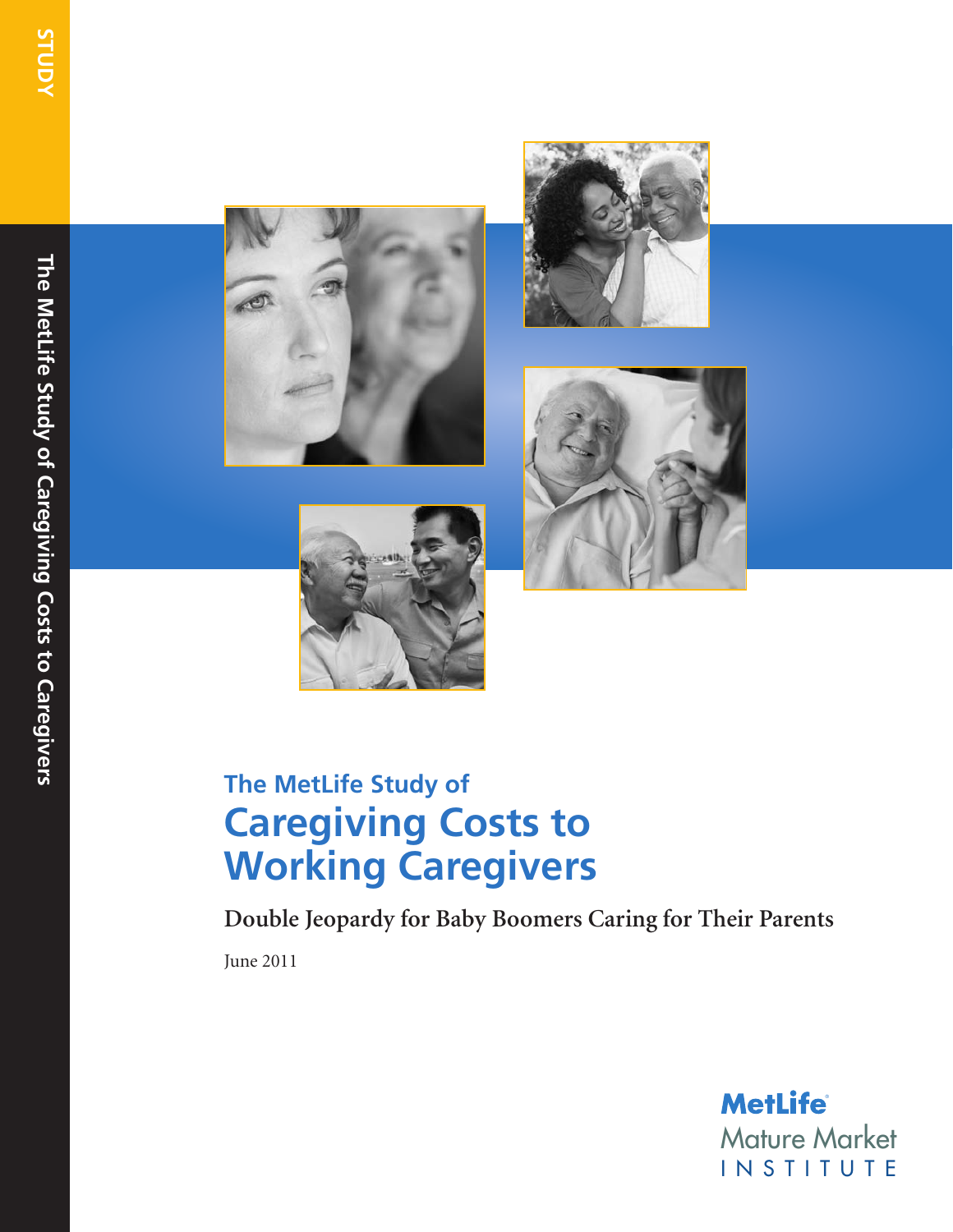#### **The MetLife Mature Market Institute®**

The MetLife Mature Market Institute is MetLife's center of expertise in aging, longevity and the generations and is a recognized thought leader by business, the media, opinion leaders and the public. The Institute's groundbreaking research, insights, strategic partnerships and consumer education expand the knowledge and choices for those in, approaching or working with the mature market.

For more information, please visit: **www.MatureMarketInstitute.com**.

57 Greens Farms Road Westport, CT 06880 (203) 221-6580 MatureMarketInstitute@MetLife.com

#### **National Alliance for Caregiving**

Established in 1996, The National Alliance for Caregiving is a non-profit coalition of national organizations focusing on issues of family caregiving. The Alliance was created to conduct research, do policy analysis, develop national programs, and increase public awareness of family caregiving issues. Recognizing that family caregivers make important societal and financial contributions toward maintaining the well-being of those for whom they care, the Alliance's mission is to be the objective national resource on family caregiving with the goal of improving the quality of life for families and care recipients.

4720 Montgomery Lane, Suite 205 Bethesda, MD 20814 **www.caregiving.org**

#### **Center for Long Term Care Research and Policy, New York Medical College**

The Center for Long Term Care Research and Policy at the School of Health Sciences and Practice, New York Medical College, was established to engage in research, education and public policy development to improve long term care for all Americans. The Center's work focuses on health care disparities, health care needs and caregiving across the lifespan and to promote fair and equitable financing of long-term care in the United States. Research and analysis in this report is provided by Peter S. Arno, PhD, and Deborah Viola, PhD with statistical support from Qiuhu Shi, PhD.

Center for Long Term Care Research and Policy School of Health Sciences and Practice New York Medical College, Valhalla NY 10595 **www.nymc.edu/shsp/CLTC/index.html**

> • Not A Deposit • Not FDIC-Insured • Not Insured By Any Federal Government Agency • Not Guaranteed By Any Bank Or Credit Union • May Go Down In Value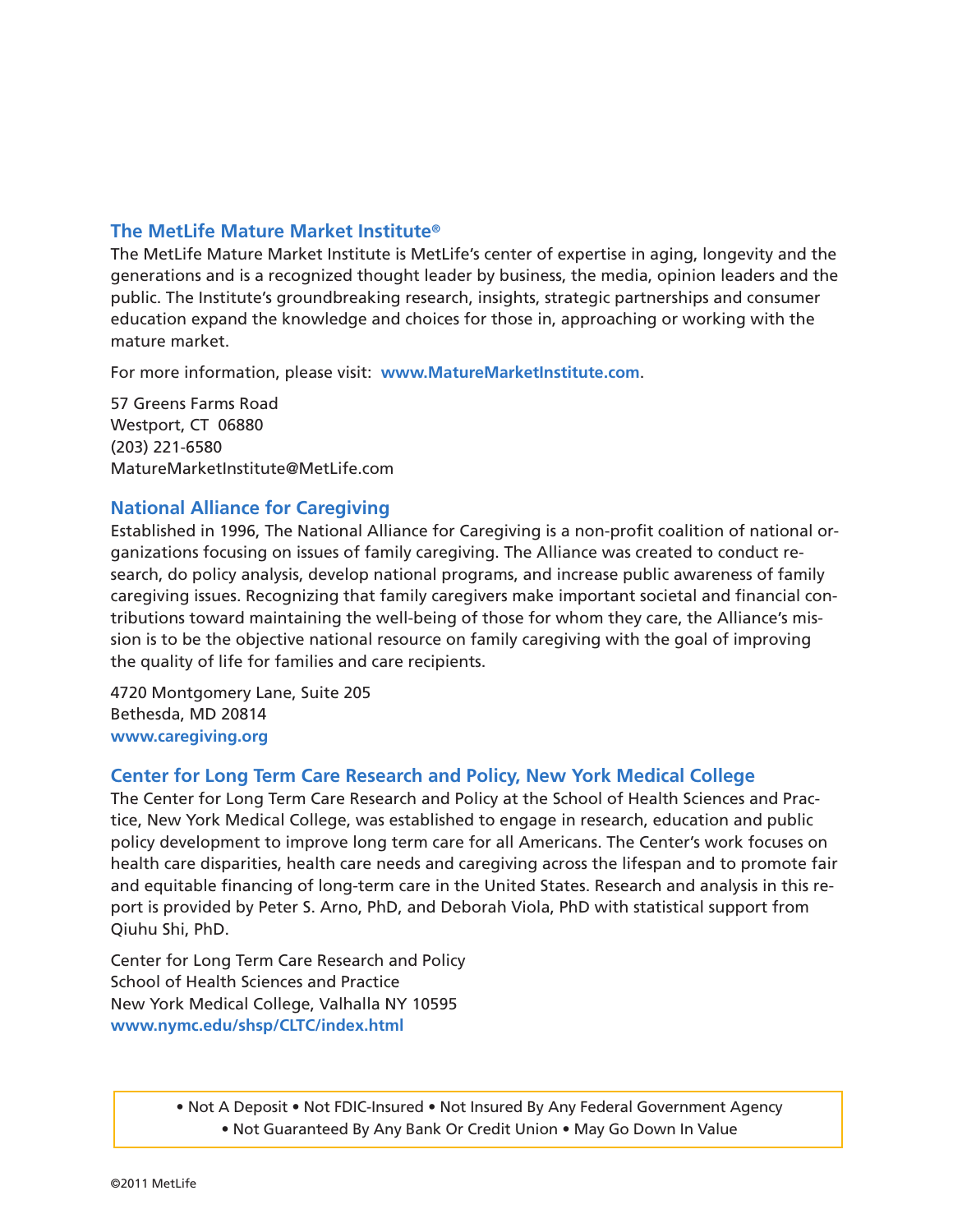# **Table of Contents**

| $\overline{\mathbf{2}}$ | <b>Executive Summary</b>                          |
|-------------------------|---------------------------------------------------|
| $\overline{\mathbf{2}}$ | <b>Key Findings</b>                               |
| 4                       | Introduction                                      |
| 4                       | What Do We Already Know About Working Caregivers? |
| 5                       | <b>Research Questions About Caregivers</b>        |
| 6                       | <b>Major Findings</b>                             |
| 6                       | <b>Profile of Parental Caregivers</b>             |
| 10                      | Cost to Caregivers in Lost Wealth                 |
| 15                      | <b>Other Financial and Health Impacts</b>         |
| 18                      | <b>Implications</b>                               |
| 18                      | <b>Implications for Caregivers</b>                |
| 18                      | <b>Implications for Employers</b>                 |
| 19                      | <b>Implications for Policymakers</b>              |
| 20                      | <b>Methodology</b>                                |
| 21                      | <b>Appendix</b>                                   |
| 21                      | <b>Respondent Demographics</b>                    |
| 22                      | <b>Endnotes</b>                                   |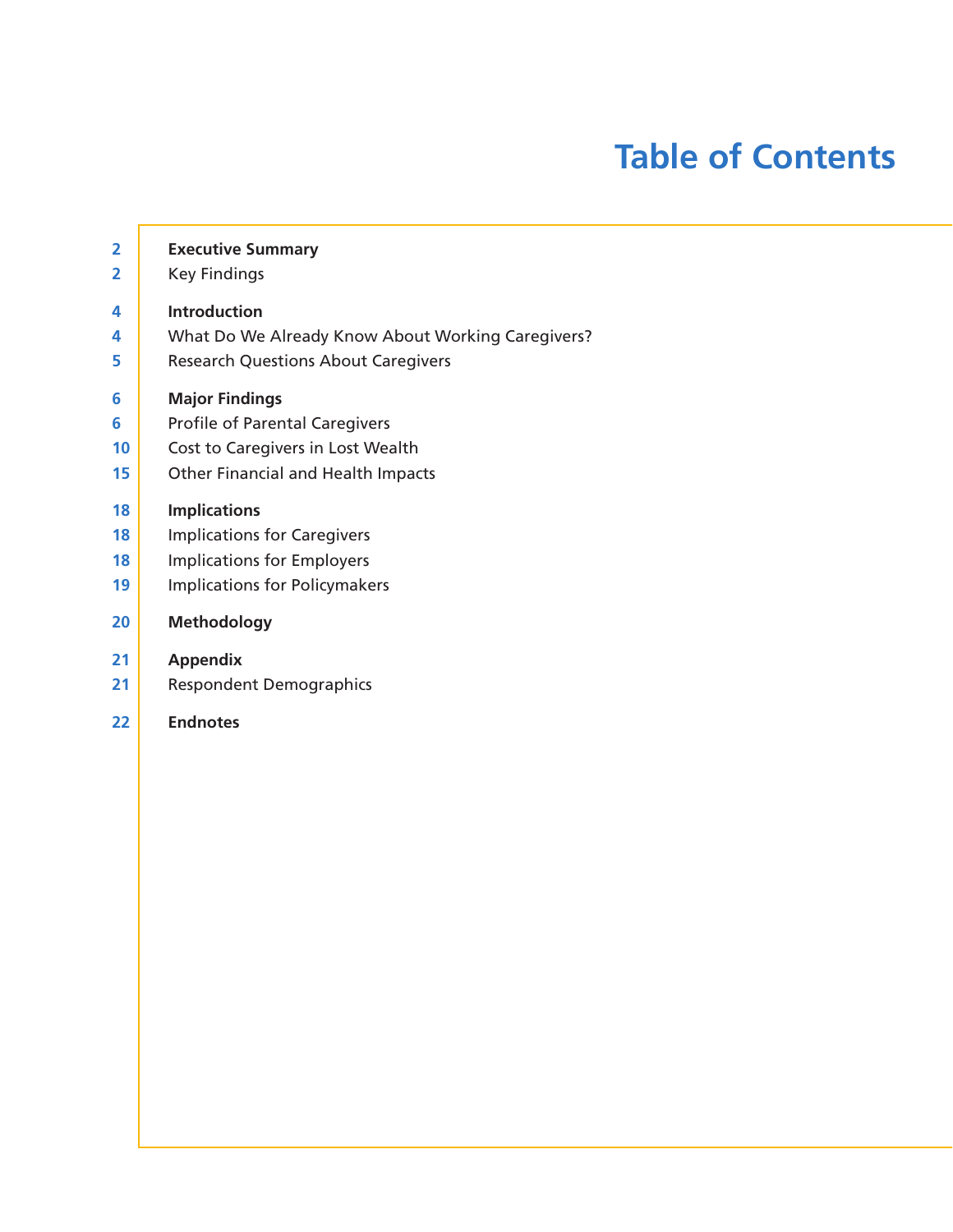## **Executive Summary**

Nearly 10 million adult children over the age of 50 care for their aging parents. These family caregivers are themselves aging as well as providing care at a time when they also need to be planning and saving for their own retirement. *The MetLife Study of Caregiving Costs to Working Caregivers: Double Jeopardy for Baby Boomers Caring for Their Parents* was produced by the MetLife Mature Market Institute in partnership with the National Alliance for Caregiving and the Center for Long Term Care Research and Policy at New York Medical College. The study analyzes data from the 2008 panel of the National Health and Retirement Study (HRS) combined with estimates to determine the extent to which older adult children provide care to their parents, the roles gender and work play in that caregiving, and the potential cost to the caregiver in lost wages and future retirement income as a result of their support.

### **Key Findings**

- The percentage of adult children providing personal care and/or financial assistance to a parent has more than tripled over the past 15 years. Currently, a quarter of adult children, mainly Baby Boomers, provide these types of care to a parent.
- The total estimated aggregate lost wages, pension, and Social Security benefits of these caregivers of parents is nearly \$3 trillion.
- For women, the total individual amount of lost wages due to leaving the labor force early because of caregiving responsibilities equals \$142,693. The estimated impact of caregiving on lost Social Security benefits is \$131,351. A very conservative estimated impact on pensions is approximately \$50,000. Thus, in total, the cost impact of caregiving on the individual female caregiver in terms of lost wages and Social Security benefits equals \$324,044.
- For men, the total individual amount of lost wages due to leaving the labor force early because of caregiving responsibilities equals \$89,107. The estimated impact of caregiving on lost Social Security benefits is \$144,609. Adding in a conservative estimate of the impact on pensions at \$50,000, the total impact equals \$283,716 for men, or \$303,880 for the average male or female caregiver 50+ who cares for a parent.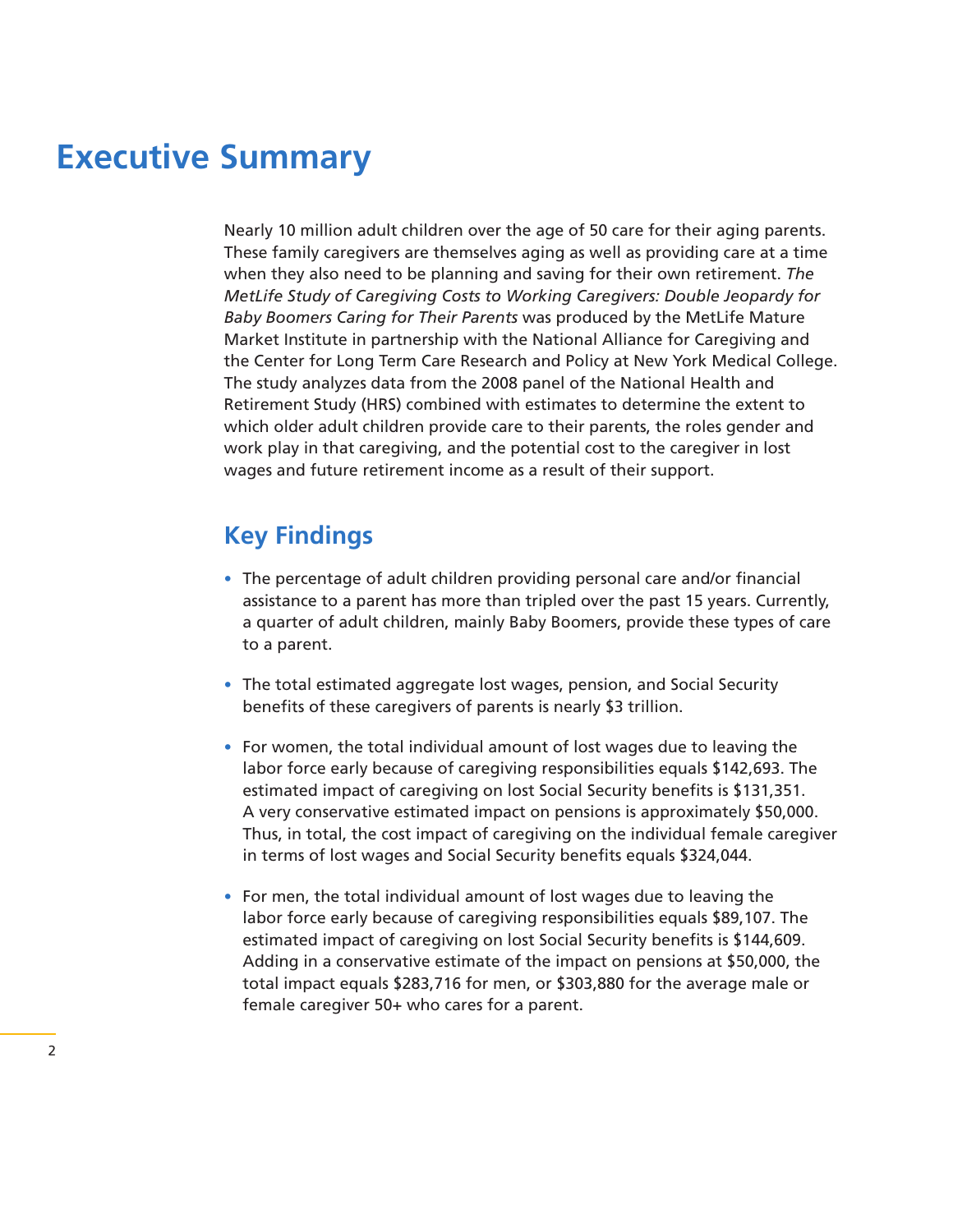- Working and non-working adult children are almost equally as likely to provide care to parents in need.
- Overall, caregiving sons and daughters provide comparable care in many respects, but daughters are more likely to provide basic care and sons are more likely to provide financial assistance.
- Adult children 50+ who work and provide care to a parent are more likely to have fair or poor health than those who do not provide care to their parents.

Assessing the long-term financial impact of caregiving for aging parents on caregivers themselves, especially those who must curtail their working careers to do so, is especially important, since it can jeopardize their future financial security. There is also evidence that caregivers experience considerable health issues as a result of their focus on caring for others. The need for flexibility in the workplace and in policies that would benefit working caregivers are likely to increase in importance as more working caregivers approach their own retirement while still caring for an aging parent.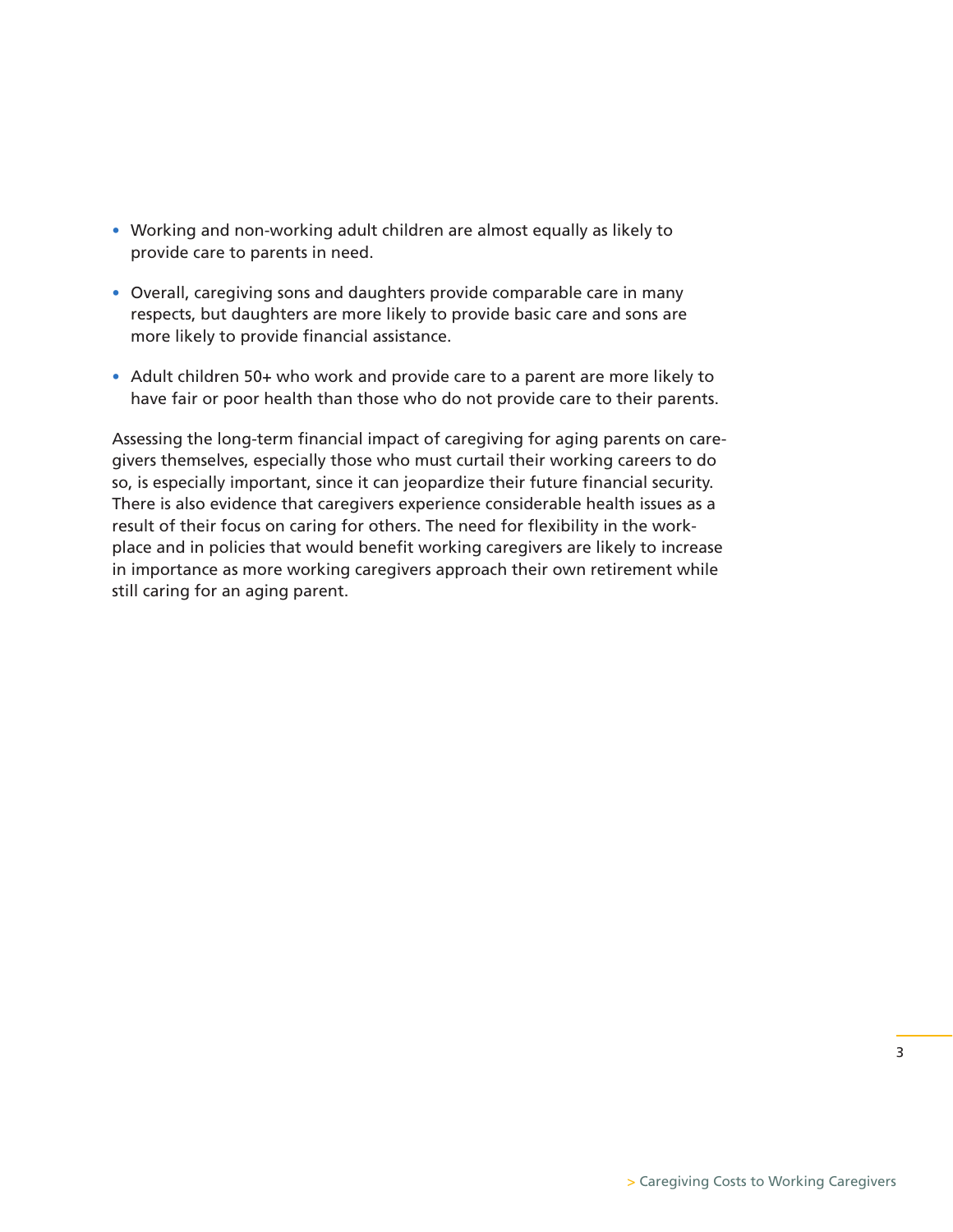## **Introduction**

### **What Do We Already Know About Working Caregivers?**

The rising demand for caregiving services will undoubtedly grow with the aging of the Baby Boomers as the U.S. population continues to become older for several decades to come.

Women's participation in the labor force, particularly by women age 55 and older, has increased dramatically — more than 50% in the past 15 years<sup>1</sup> — while growth in household incomes has leveled off. As a result, the economic burden of caring for family members is rising. In addition, family caregivers are aging as well. Many studies have found that stress, time away from family/friends, increased medication use, lost time at work, misuse of alcohol or prescription drugs, incidence of coronary heart disease, and depression are all negatively associated with family caregiving.

This study is an updated, national look at adult children who work and care for their parents. Prior reports, including the MetLife studies *Sons at Work: Balancing Employment and Eldercare2* and *The MetLife Juggling Act Study: Balancing Caregiving with Work and the Costs Involved,3* have considered the impact on adult children who balance work and family caregiving. *The MetLife Study of Caregiving Costs to Working Caregivers: Double Jeopardy for Baby Boomers Caring for Their Parents* focuses on caregivers who are adult children over the age of 50, by work status and gender, to consider the impact of caring for parents on the Baby Boomer generation. Approximately 9.7 million adult children over the age of 50 care for their parents,<sup>4</sup> which suggests that family caregivers are themselves aging and yet are providing care at a time when they also need to plan and save for their own retirement. These factors are especially important as workers emerge from the economic recession in the U.S. and its impact on their future financial security.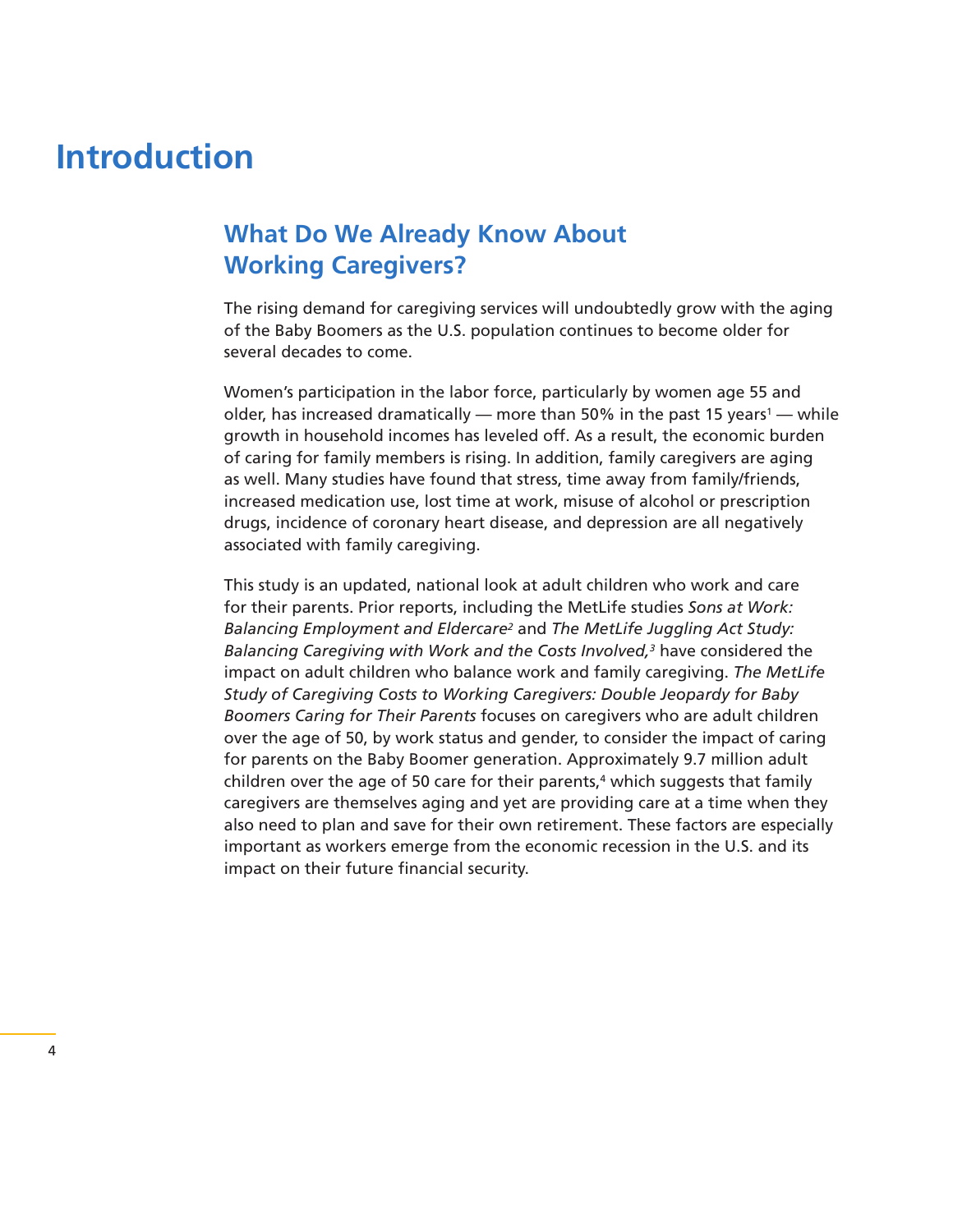### **Research Questions About Caregivers**

This study analyzes data from the 2008 panel of the Health and Retirement Study (HRS), combined with estimates from other recognized studies, to answer questions regarding the extent to which older adult children provide personal care and financial assistance to their parents, the roles that gender and work play in this caregiving, and the potential financial impact on the working caregiver.

Specifically, the study focuses on the economic transfers, in terms of time and money, that can result from caregiving. Included in the definition of economic transfer is the impact of caregiving on caregivers' wages, Social Security savings, and retirement income. This is in addition to economic transfers that these same adults may also be making to their children who need financial assistance and support with college, mortgages, and grandchildren expenses, but that is outside the scope of this caregiving study.

This study addresses the following questions:

- **1.** Are there differences between adult caregiving children who work and those who do not?
- **2.** Are there gender differences in the economic burden?
- **3.** What is the economic impact of family caregiving on these 50+ caregivers?
- **4.** How might these study findings influence policy or practice?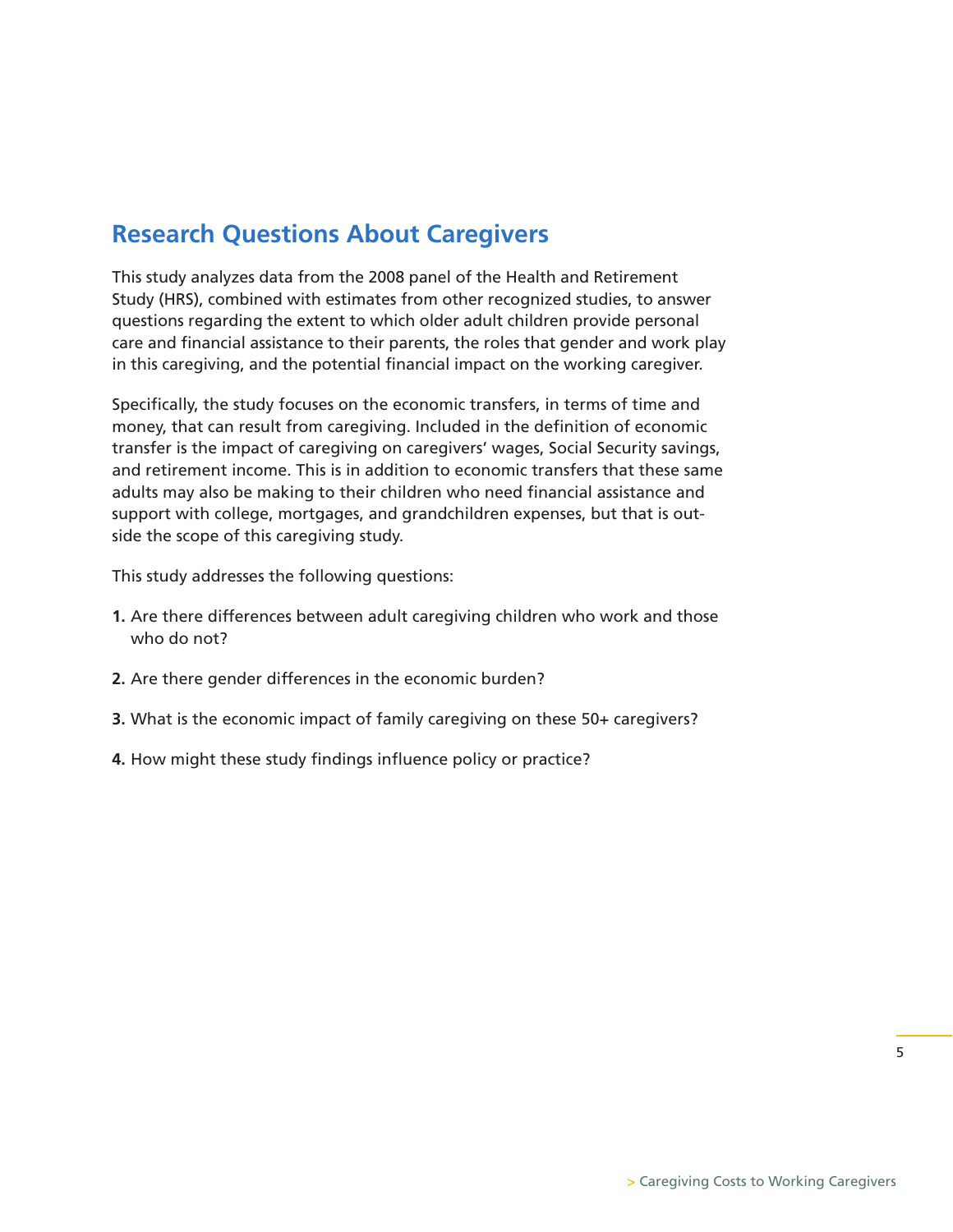# **Major Findings**

### **Profile of Parental Caregivers**

The Health and Retirement Study (HRS) was first fielded in 1992. The nationally representative HRS surveys adults over the age of 50 every two years and provides extensive information on this population, including data on income, work, and health status, and whether respondents provide personal care and/or financial assistance to their parents. This sample was restricted to HRS respondents from the 2008 panel who had a living parent. The sample contained 1,112 men and women with at least one parent living. (Additional information regarding this sample is available in the Appendix.)

Caregiving activity can take many forms. "Basic care" in the HRS is defined as personal activities like dressing, feeding, and bathing, or what are more commonly referred to as activities of daily living (ADLs) or personal care. These caregiving tasks are usually viewed as more intensive (and stressful) than "instrumental activities of daily living," such as grocery shopping, transportation, and handling finances — which were not asked of caregivers in the HRS sample. The HRS specifically asks if the respondent has provided 100 hours or more of basic care in the last two years. "Financial assistance" is defined as providing at least \$500 of support to a parent within the past two years.

Note that these respondents are only asked about care they are giving to a parent; therefore, caregiving for a spouse, grandparent, sibling, child with special needs, or other relative or friend is not included. And, again, the respondents are all at least age 50. This means that the resulting data are quite conservative in that they do not reflect the entire spectrum of caregiving support, only that which focuses on an elderly parent(s).

Reflecting the general population, the majority of survey respondents are white, female, with at least some college education. Overall self-reported health status is good or better, and more than half are still working. Almost one-quarter provide basic, personal care to a parent; just as many respondents provide financial assistance.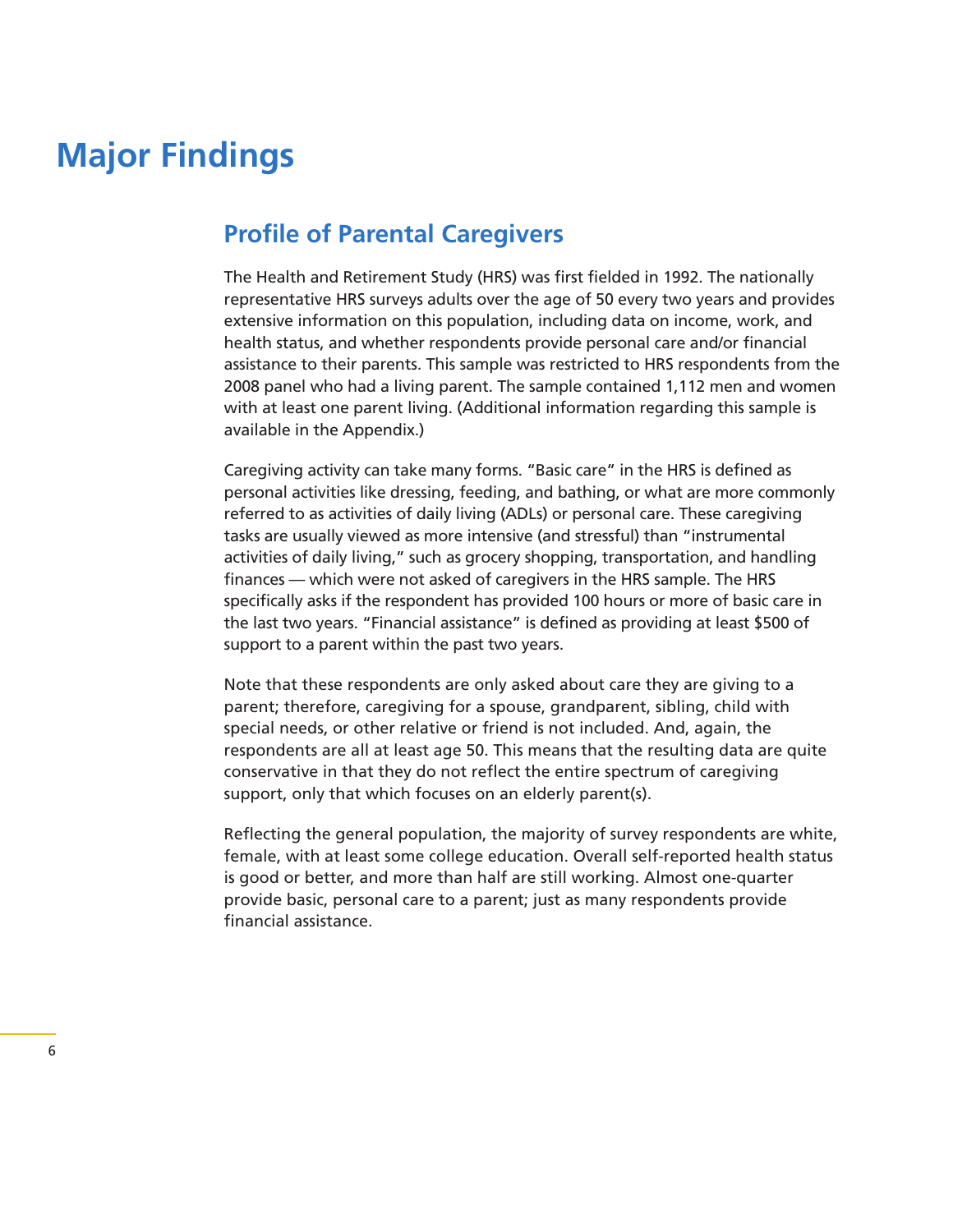However, this percentage more than tripled between 1994 through 2008. In an earlier study of women providing care to their parents using the 1994 wave of the HRS, researchers reported that 3% of men and 9% of women provided help with basic care. By 2008, these percentages increased to 17% and 28%, respectively.<sup>5</sup> Undoubtedly, the impact of the aging population has resulted in increased need within families for family caregiving support. Overall, the percentage of adult children who provide either type of care does not vary much by age. (See Table 1 and the Appendix for the complete table of demographics.)

| Age                 | All Ages (50+) | $50 - 55$ | $56 - 59$ | $60+$ |
|---------------------|----------------|-----------|-----------|-------|
| <b>Gender</b>       |                |           |           |       |
| Male                | 34%            | 29%       | 37%       | 35%   |
| Female              | 66%            | 71%       | 63%       | 65%   |
| <b>Race</b>         |                |           |           |       |
| White               | 77%            | 69%       | 78%       | 82%   |
| <b>Black</b>        | 17%            | 20%       | 14%       | 15%   |
| Other               | 6%             | 10%       | 8%        | 3%    |
| <b>Work</b>         |                |           |           |       |
| Work                | 57%            | 73%       | 68%       | 39%   |
| Do not work         | 43%            | 27%       | 32%       | 61%   |
| <b>Help</b>         |                |           |           |       |
| Basic personal care | 24%            | 23%       | 23%       | 26%   |
| Financial support   | 25%            | 24%       | 26%       | 24%   |

#### **Table 1: Who Are the Caregivers?**

Source: Heath and Retirement Survey, 2008 wave. See Appendix for additional demographics.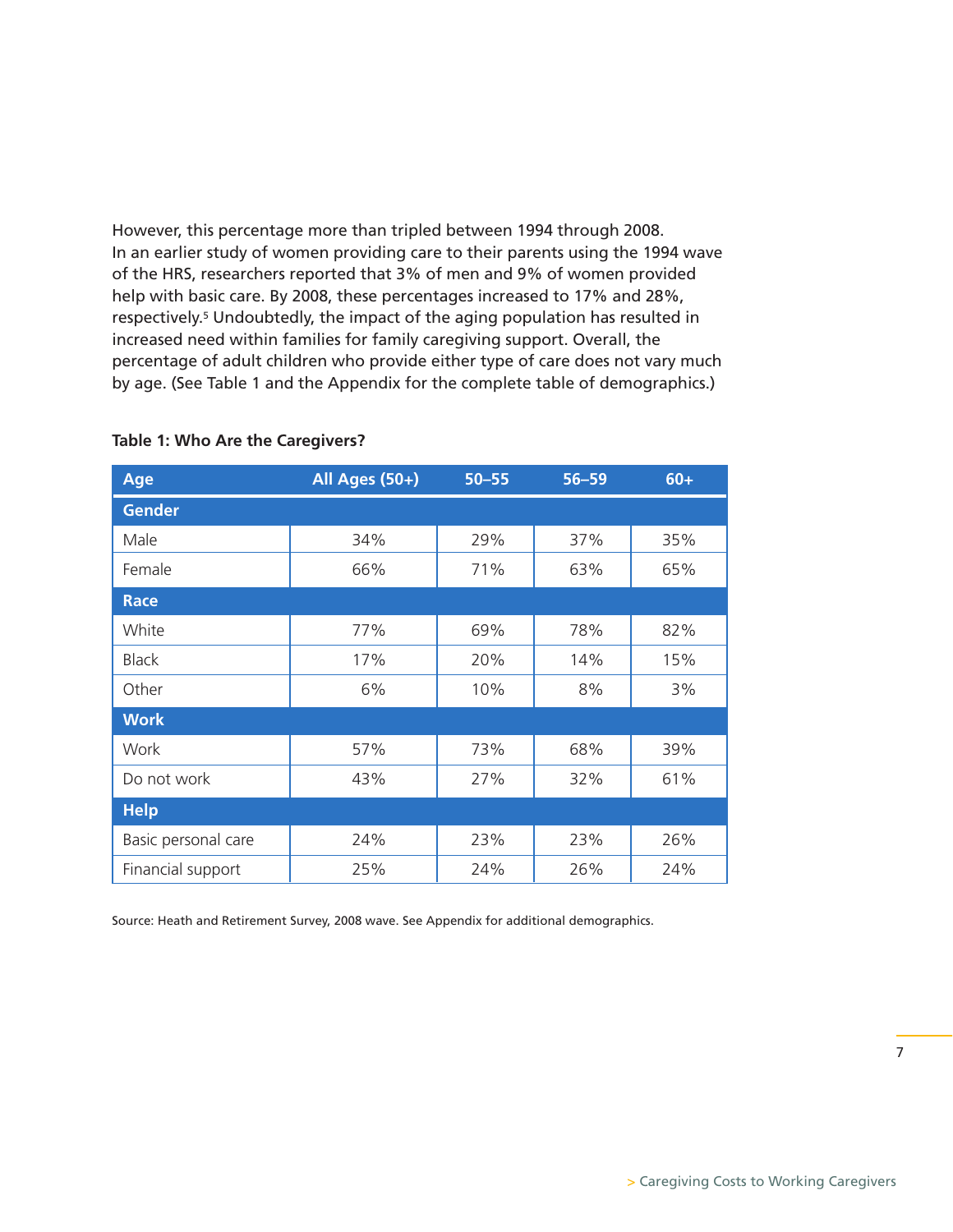

#### **Figure 1: Percent of Men and Women Providing Basic Parental Care, 1994 versus 2008**

While providing such personal care tasks is generally considered "intensive" caregiving, it is worth noting that the HRS data represent a conservative floor for annual hours of parental care. Other studies suggest that parental care can be as high as 98 hours and 141 hours per year for men and women respectively.<sup>6</sup>

As Figure 2 shows, adult children who work or do not work are nearly as likely to provide basic personal care to parents in need (54% and 59%, respectively). However, non-working daughters are far more likely than daughters who work (34% vs. 23%) or sons, regardless of work status, to provide basic care to their parents (see Figure 3). Daughters are just as likely to care for a mother or father; sons are more likely to care for a father.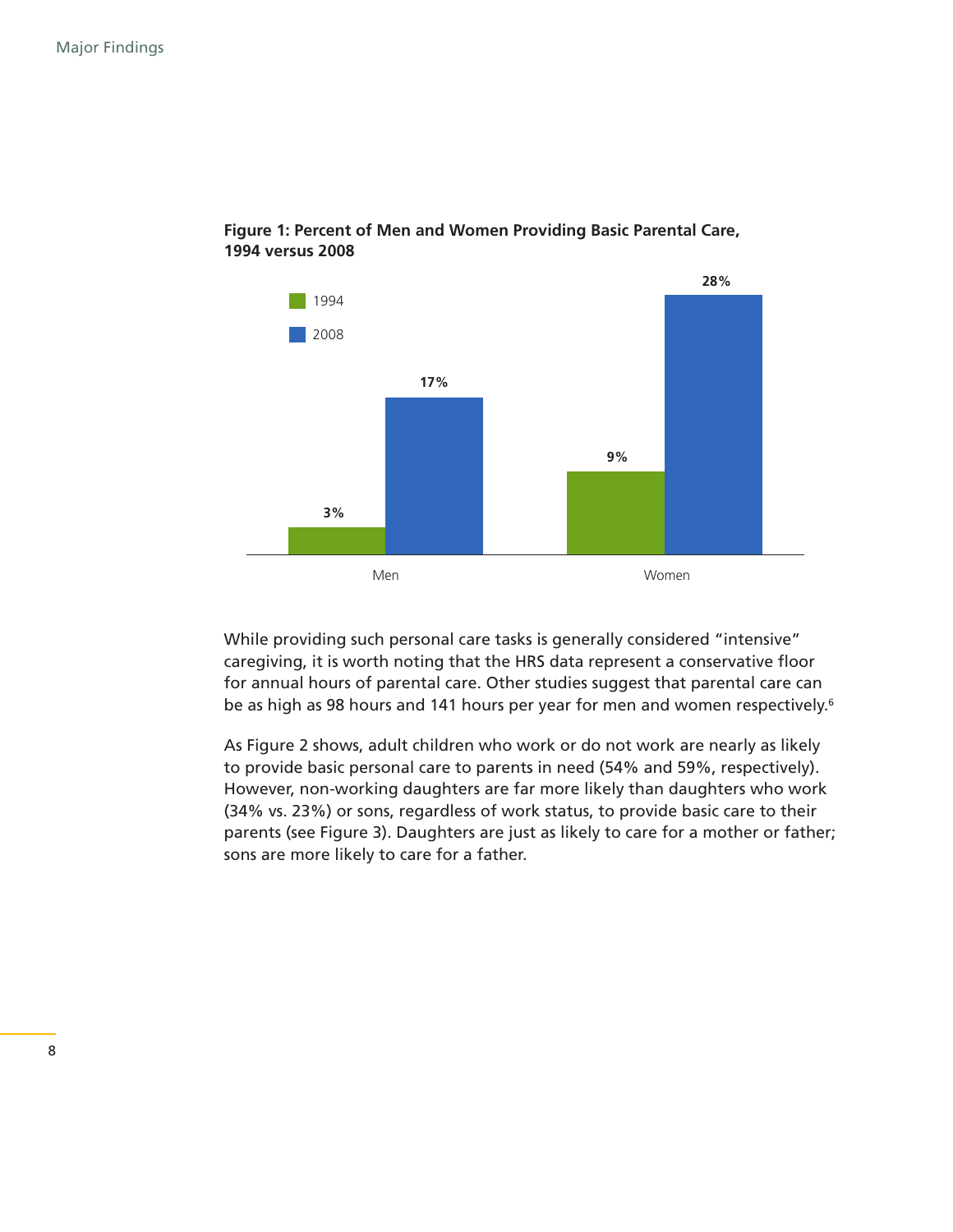

#### **Figure 2: Workers Versus Non-Workers Who Provide Basic Personal Care**

Note: Basic care is defined as the provision of personal activities like dressing, feeding, and bathing. The HRS specifically asks if the respondent has provided 100 hours or more of basic care in the last two years.



#### **Figure 3: Workers Versus Non-Workers Who Provide Basic Personal Care, by Gender**

Note: Basic care is defined as the provision of personal activities like dressing, feeding, and bathing. The HRS specifically asks if the respondent has provided 100 hours or more of basic care in the last two years.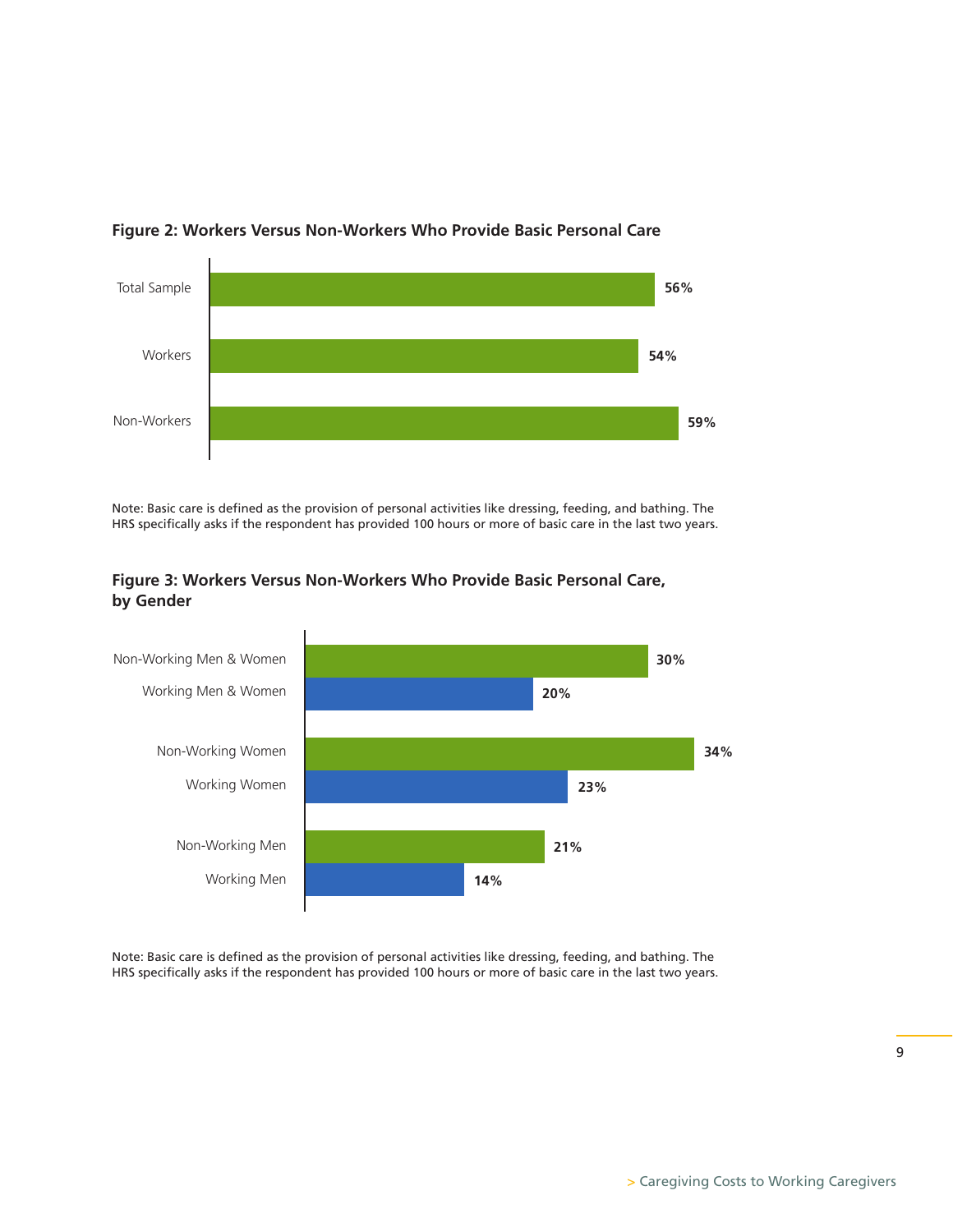Financial assistance is provided by children to their parents, regardless of the caregiver's gender or work status or their parents' gender (see Figure 4). However, men are more likely to provide financial assistance than basic care.

**Figure 4: Workers Versus Non-Workers Who Provide Financial Assistance, by Gender**



Note: Financial assistance indicates that at least \$500 of support was provided to a parent within the past two years.

### **Cost to Caregivers in Lost Wealth**

Overall, caregiving daughters and sons in this study are comparable in many respects, a finding that has been borne out in prior studies.<sup>7</sup> But significantly, caregiving may negatively impact working daughters more than sons, both in terms of their ability to continue working as well as hours worked. It has been

Caregiving may negatively impact working daughters more than sons, both in terms of their ability to continue working as well as hours worked.

estimated that more than one-third of caregivers providing care to older adults leave the workforce or reduce hours worked, and women are more likely to leave their jobs once they begin care than to reduce the hours they work.<sup>8</sup>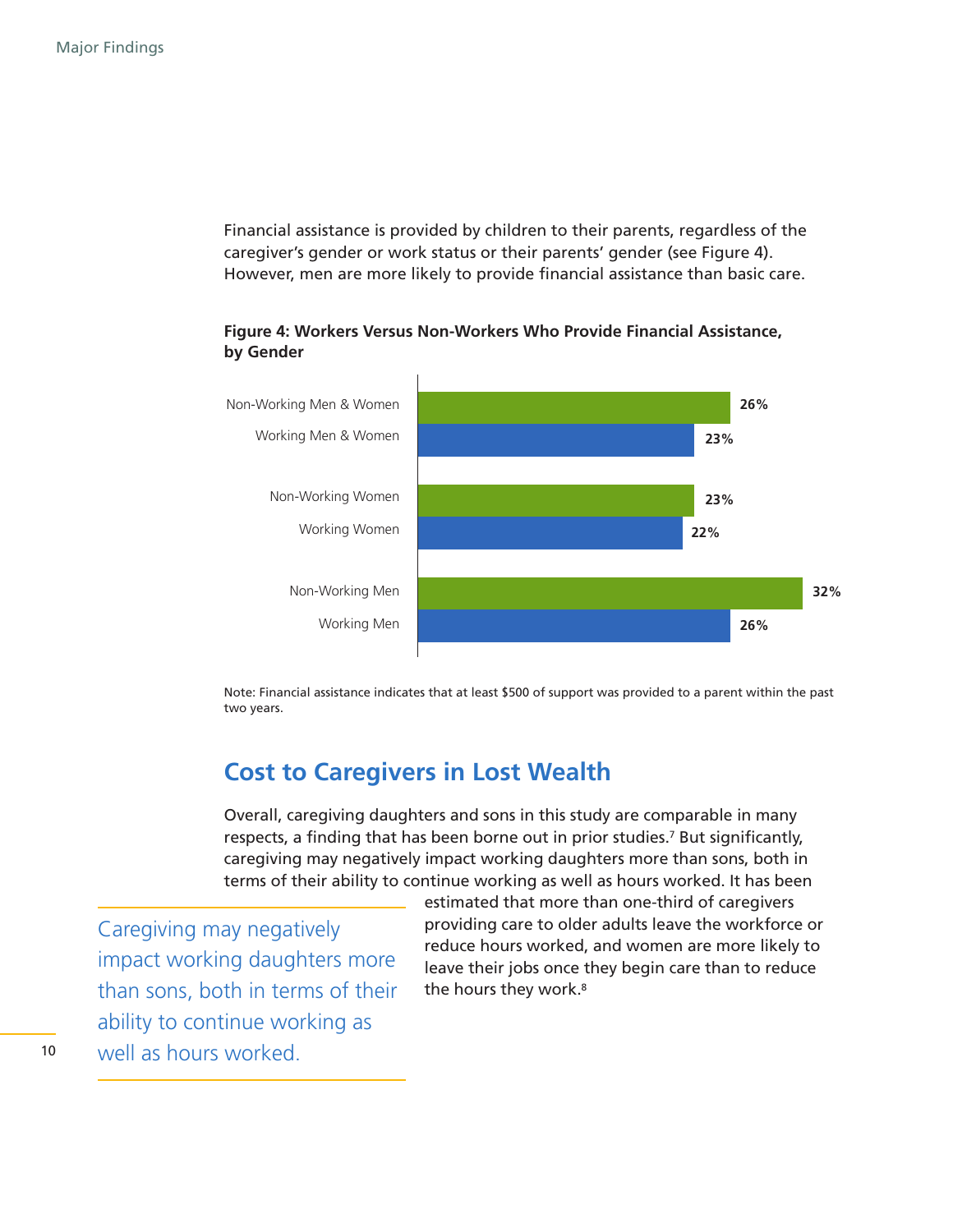#### **Impact on Earnings**

Interestingly, in the HRS sample, for women caregivers versus non-caregivers, there are few differences in hours worked and hourly wages. Men who do not provide care earn significantly higher wages than men who do and than all women (see Figures 5 and 6).<sup>9,10</sup>

#### **Figure 5: Average Hours Worked per Week, by Caregiving Status and Gender**



Base: Working respondents.

#### **Figure 6: Median Hourly Wage, by Caregiving Status and Gender**



11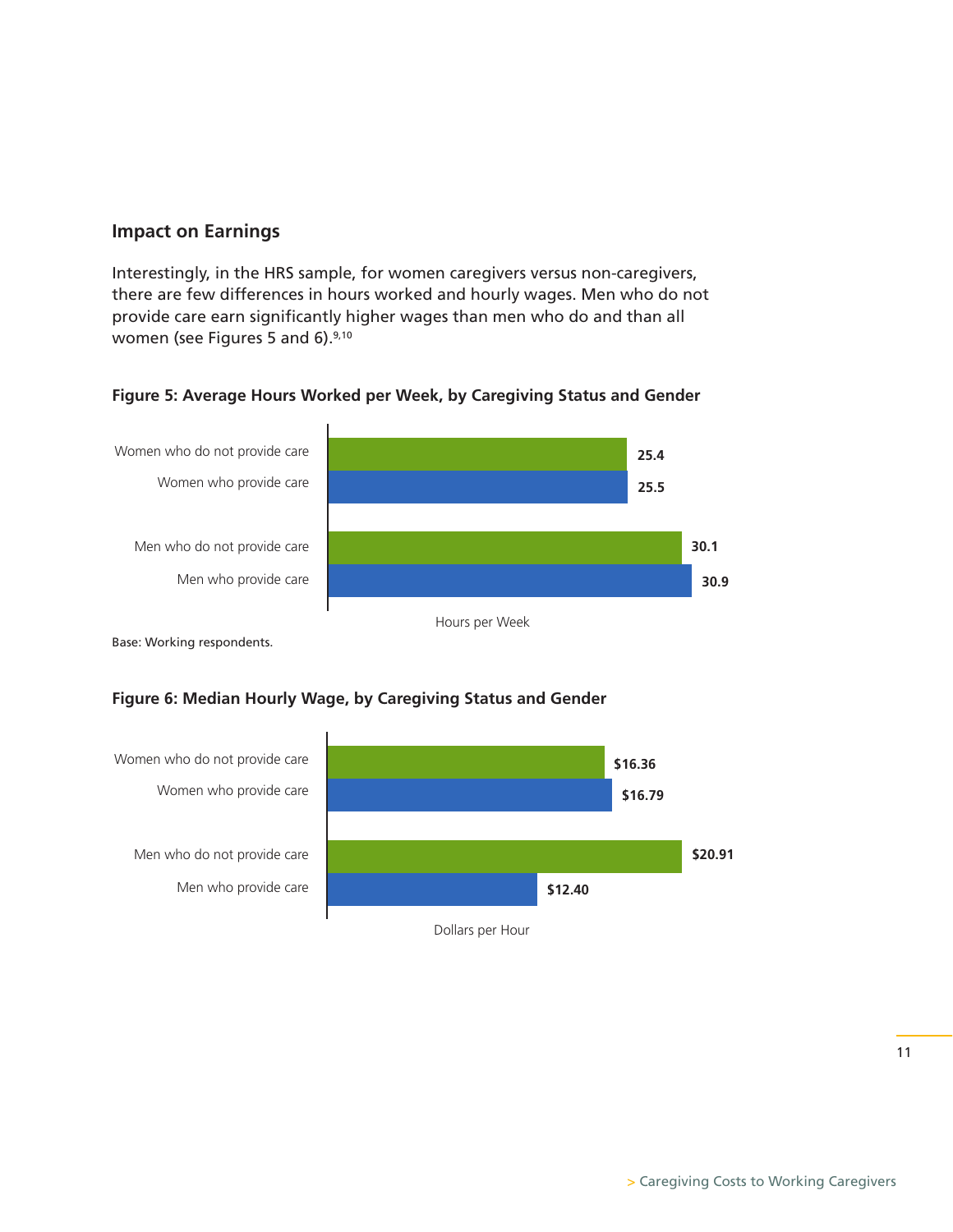These findings can be explained by other factors typical for men and women of this generation. Almost two-thirds of the men work full-time, while less than half of women do so. In addition, as demonstrated in most research done on caregiving, women who provide care often reduce their hours worked as a result of the burden of caregiving.11,12 Men who work part-time are far more likely to provide basic care than men who work full-time; conversely, men who work fulltime are more likely to provide financial assistance. However, whether a woman works part-time or full-time, she is just as likely to provide basic personal care and financial assistance to a parent. This may be a result of the direct costs to

Whether a woman works fulltime or part-time, she is just as likely to provide both basic personal care and financial assistance to a parent.

the caregiver of providing care, which has been recently estimated at \$5,53113 per year for out-of-pocket expenses. Out-of-pocket expenses may also present more of a financial burden to women than men.14

Men who are caregivers may have more opportunities than women to reduce hours past mid-life or work a part-time job without harming prior savings, pensions, or even Social Security contributions. Women who work increasingly do so because their families need their additional income for

household expenses. However, women still typically earn less than men even when they do work full-time. Women's reduced income also results from working fewer hours or in part-time positions.

For all working caregivers, it is not unusual also to report missed opportunities for promotions, business travel, relocation, and education as workplace effects of providing care.15 Overall, both current wages and retirement income can suffer as a result.16

Caregiving responsibilities may have a dramatic economic impact on both men and women through lost wages due to either reduced hours worked or leaving the labor force early and diminished Social Security benefits or private pensions. Prior studies have presented a range of estimates for the impact on lost wages and pension benefits from \$303,260 to \$659,139 over caregivers' retirement years.17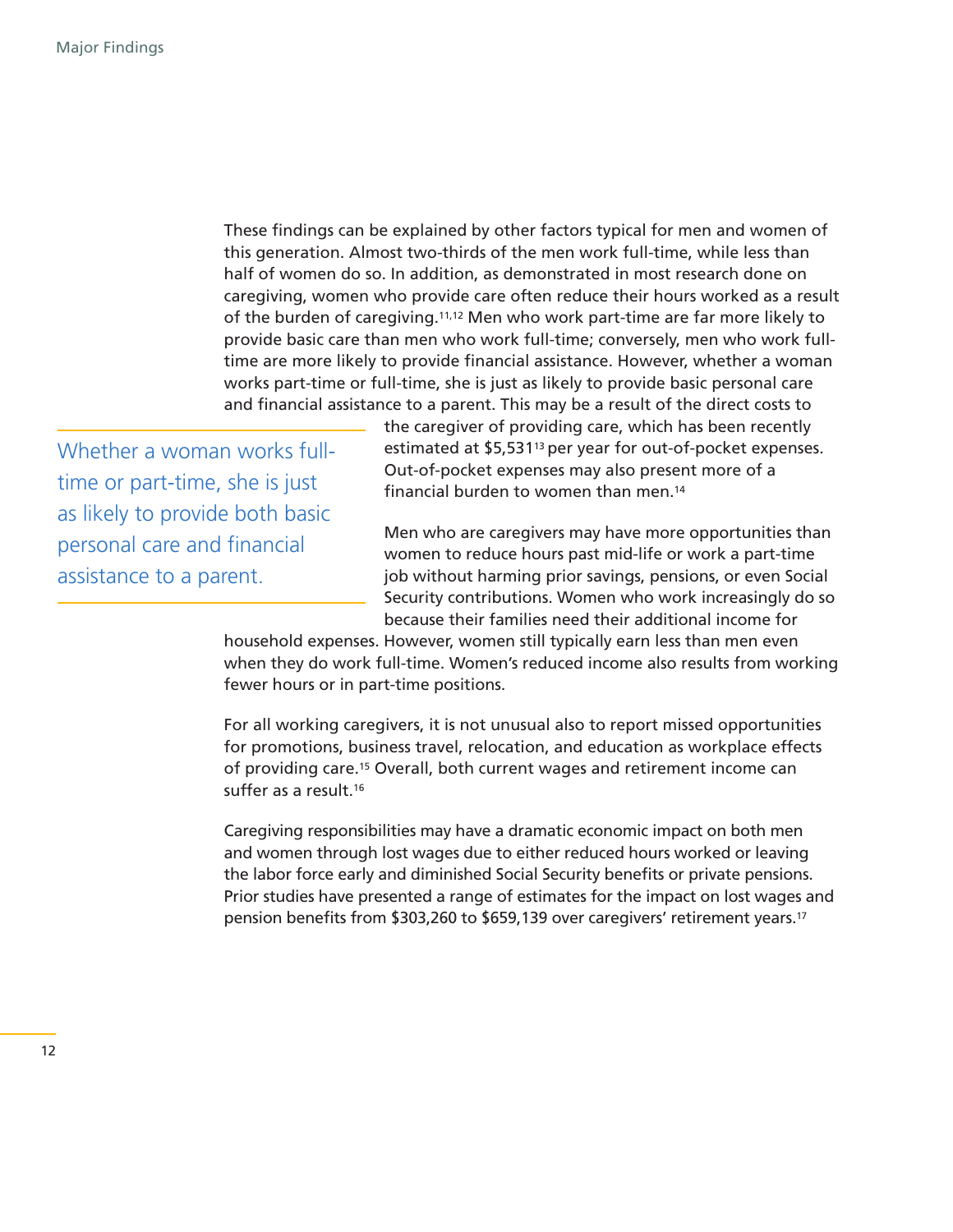#### **Impact on Social Security Benefits**

The HRS data provide a new estimate of the impact of caregiving on lost earnings and Social Security benefits over a caregiver's lifetime (see Tables 2 and 3). Lost earnings were determined by the median wage from the sample, the reduced hours of paid employment due to caregiving,<sup>18</sup> and estimates of early labor force exit by a typical caregiver.<sup>19</sup> The impact on current wages and future unearned wages was calculated, along with the impact on Social Security benefits.<sup>20</sup>

#### **A Caregiver's Scenario**

**Becky is a 59-year-old woman who has spent the past three years caring for her mom and an elderly uncle at the same time. Becky, who had a job as a manager at a paper plant, made a good living with a salary of about \$70,000 and benefits. At first, she tried to continue working while caring for her mother who had dementia. Becky would check in with her mother several times a day but, as her mother's dementia worsened, Becky was afraid to leave her mother home alone. She tried to use paid caregivers' help but found them too expensive and unreliable. Then her uncle, a caregiver's widower, fell and broke his hip and could no longer live alone. He too came to live with Becky.**

**Unfortunately, after a year in which her increasing lateness and emergency absences caused problems with her boss, Becky gave up and left her job to stay at home as a caregiver. For three years, she cared for her two relatives until her mother died and her uncle moved into a nursing home.**

**What happened at the end of three years? At 59 and with her technology skills a little rusty, Becky found it quite difficult to get another job at the same managerial level she had before. Eventually, she found a job but the benefits were not nearly as rich. There was minimal health insurance, and the company had only a defined contribution retirement plan to which employees could contribute. Becky had lost three years of contributions to Social Security and to the paper company's defined benefit plan. Also, because of no income and expenses in paying for additional health care services for her mother and uncle, Becky had been unable to save money for her retirement.**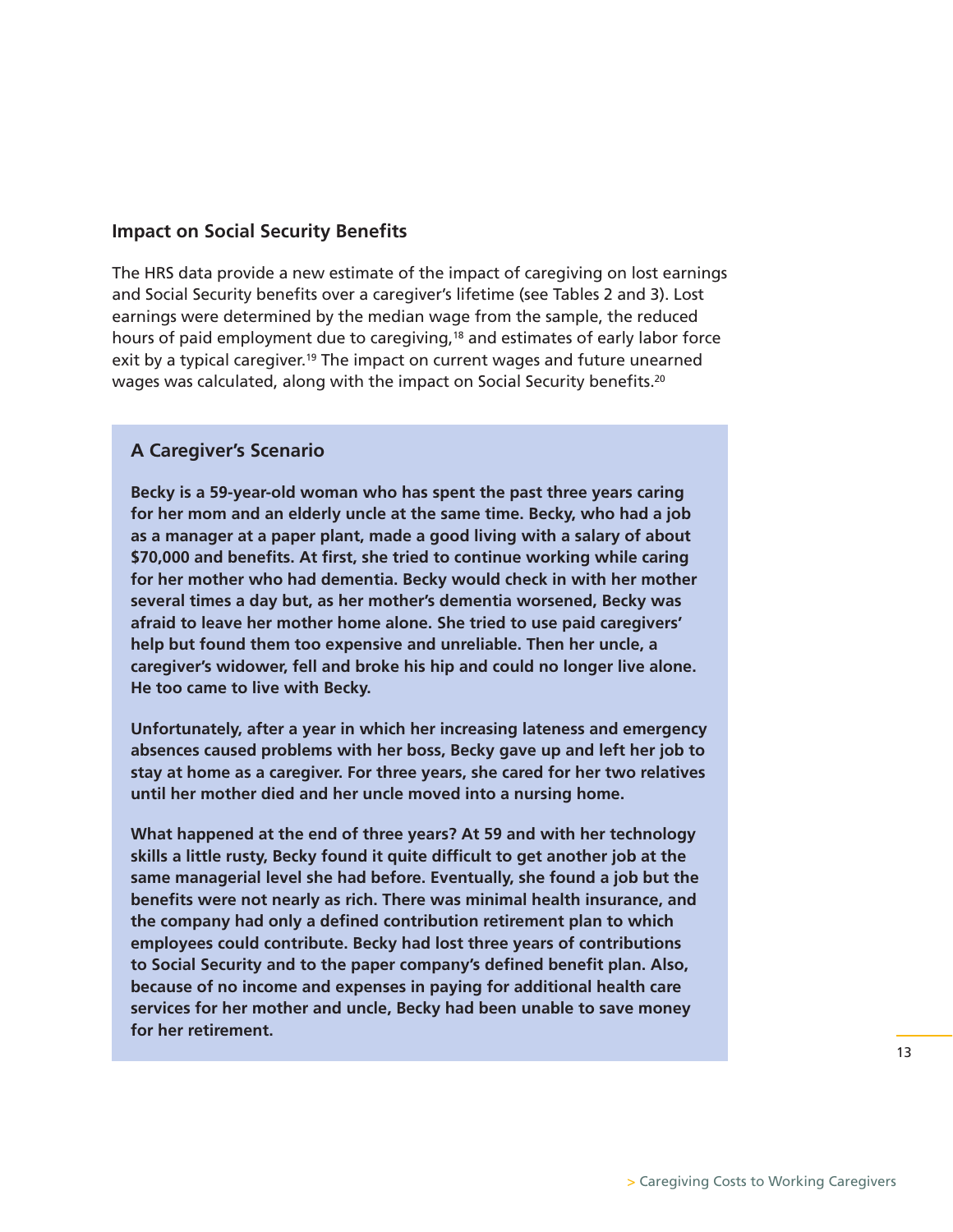|                               | <b>Reduced Hours Working</b> | <b>Labor Force Exit</b> |
|-------------------------------|------------------------------|-------------------------|
| Lost Wages                    | \$120,616                    | \$142,693               |
| Lost Social Security Benefits | \$64,433                     | \$131,351               |
| <b>Total Impact</b>           | \$185,049                    | \$274,044               |

#### **Table 2: Impact of Parental Caregiving on Lost Wages and Social Security: Women**

| Table 3: Impact of Parental Caregiving on Lost Wages and Social Security: Men |  |  |
|-------------------------------------------------------------------------------|--|--|
|                                                                               |  |  |

|                               | <b>Reduced Hours Working</b> | <b>Labor Force Exit</b> |
|-------------------------------|------------------------------|-------------------------|
| Lost Wages                    | \$126,934                    | \$89,107                |
| Lost Social Security Benefits | \$37,923                     | \$144,609               |
| <b>Total Impact</b>           | \$164,857                    | \$233,716               |

Total wage, Social Security, and private pension losses due to caregiving could range from \$283,716 for men to \$324,044 for women, or \$303,880 on average for a typical caregiver. When this \$303,880 amount is multiplied by the 9.7 million people age 50+ caring for their parents, the amount lost is \$2,947,636,000,000, or nearly \$3 trillion.

For women, the total individual amount of lost wages due to leaving the labor force early because of caregiving equals \$142,693. The estimated impact of caregiving on lost Social Security benefits is another \$131,351. Thus, the cost impact of caregiving on lost wages and Social Security benefits for women equals \$274,044.

For men, the total individual amount of lost wages due to leaving the labor force early because of caregiving responsibilities equals \$89,107. The estimated additional impact of caregiving on lost Social Security benefits is \$144,609. Thus, the cost impact of caregiving on lost wages and Social Security benefits for men equals \$233,716.

#### **Impact on Private Pension Savings**

The impact of caregiving on private pension savings is more difficult to estimate. Two-thirds of all workers report saving for their retirement, and 59% expect to receive income from a defined contribution benefit plan. However, private

savings for those aged 55 or older range from as little as \$10,000 (28% of those aged 55+) to a high of more than \$250,000 (23% of those 55+), reflecting the wide gap in accumulation of private savings.<sup>21</sup> Depending on the terms of the employer's retirement plan, it is possible that even caregiving workers aged 55 and older may not experience a significant impact to their employer-sponsored retirement income.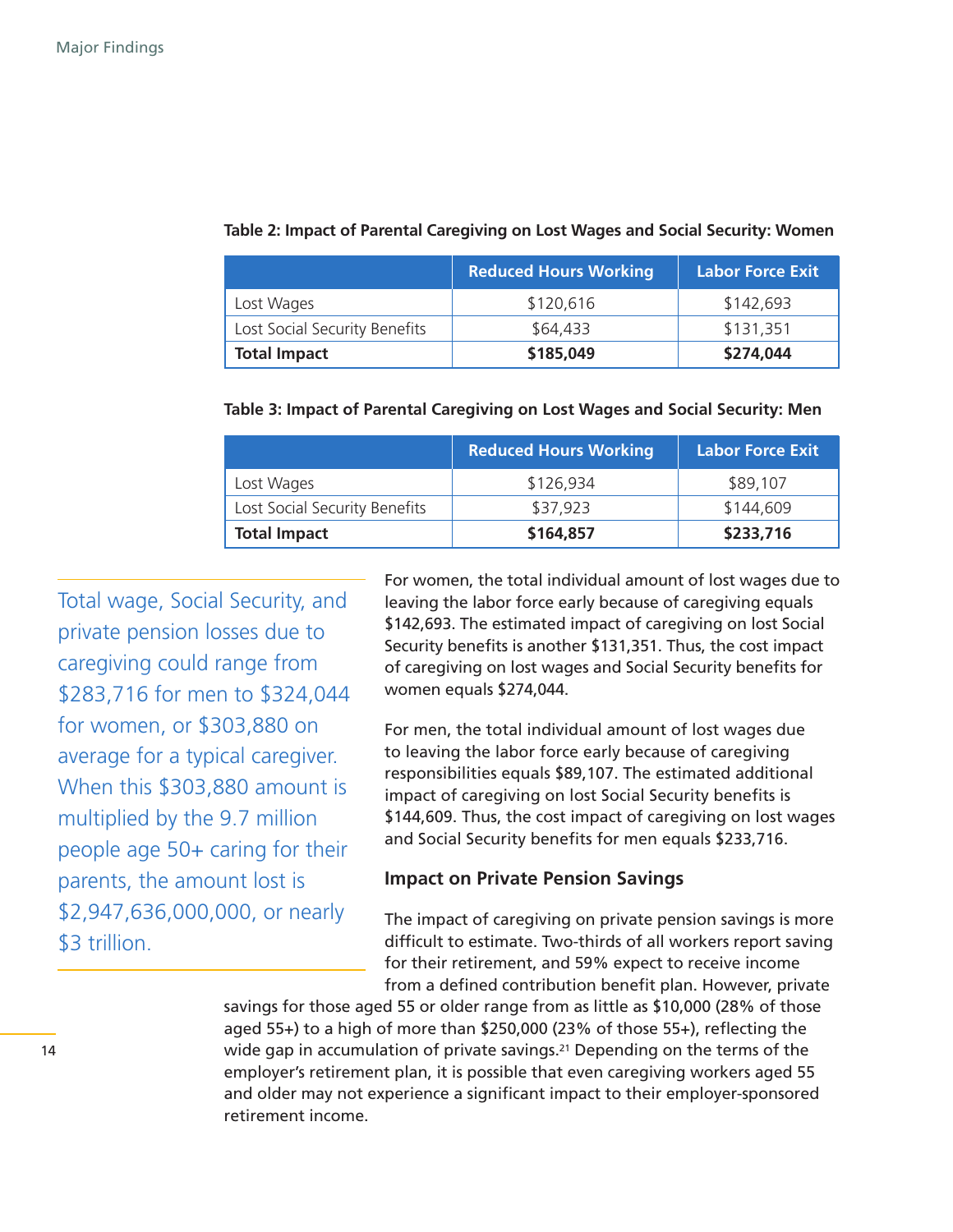However, for people in younger age cohorts, employer-sponsored retirement plans have changed. Despite the undeniable trend toward eliminating defined benefit plans, individuals can still save for retirement through defined contribution plans (e.g., 401(k) or IRA plans).22 However, the ability to continue private savings for an additional 7 to 10 years may be impacted and could be further exacerbated by the out-of-pocket costs that tend to increase for family caregivers.

In an earlier study using personal files and records for a sample of caregivers, it was estimated that private pension loss might add an additional \$50,000 burden for caregivers over "a career of Caregiving."23 Thus, total wage, Social Security and private pension losses due to caregiving could range from \$283,716 for men to \$324,044 for women, or \$303,880 on average for a typical caregiver. When this \$303,880 amount is multiplied by the 9.7 million people 50+ caring for their parents, the amount lost is \$2,947,636,000,000, or nearly \$3 trillion.

### **Other Financial and Health Impacts**

The economic costs of caregiving in this study have been defined as those resources, including time and money, flowing from adult children to support aging parents. Included in the definition is the potential impact of lower wages or fewer hours that caregivers work as a result of providing care and the impact on Social Security and retirement savings.

However, intergenerational transfers from children to parents are not just measured in terms of the economic costs described here. Family caregivers provide additional support by helping with chores, errands, and household paperwork, all of which detracts from the caregiver's own leisure and personal time. They include other potentially more severe "opportunity costs" of caring

for parents, including health effects, and psychosocial and behavioral impacts, such as depression or chronic disease. Just as difficult to quantify are the impacts on time the caregivers might otherwise be spending with children and grandchildren. They may also have less money available to help their children as they prepare for college, marriage, and owning their own homes. Caregivers of aging parents

Workers who provide basic personal care report poorer health.

often find themselves "sandwiched" between assisting two generations and face difficult, stress-inducing decisions about how to allocate resources.24

> Caregiving Costs to Working Caregivers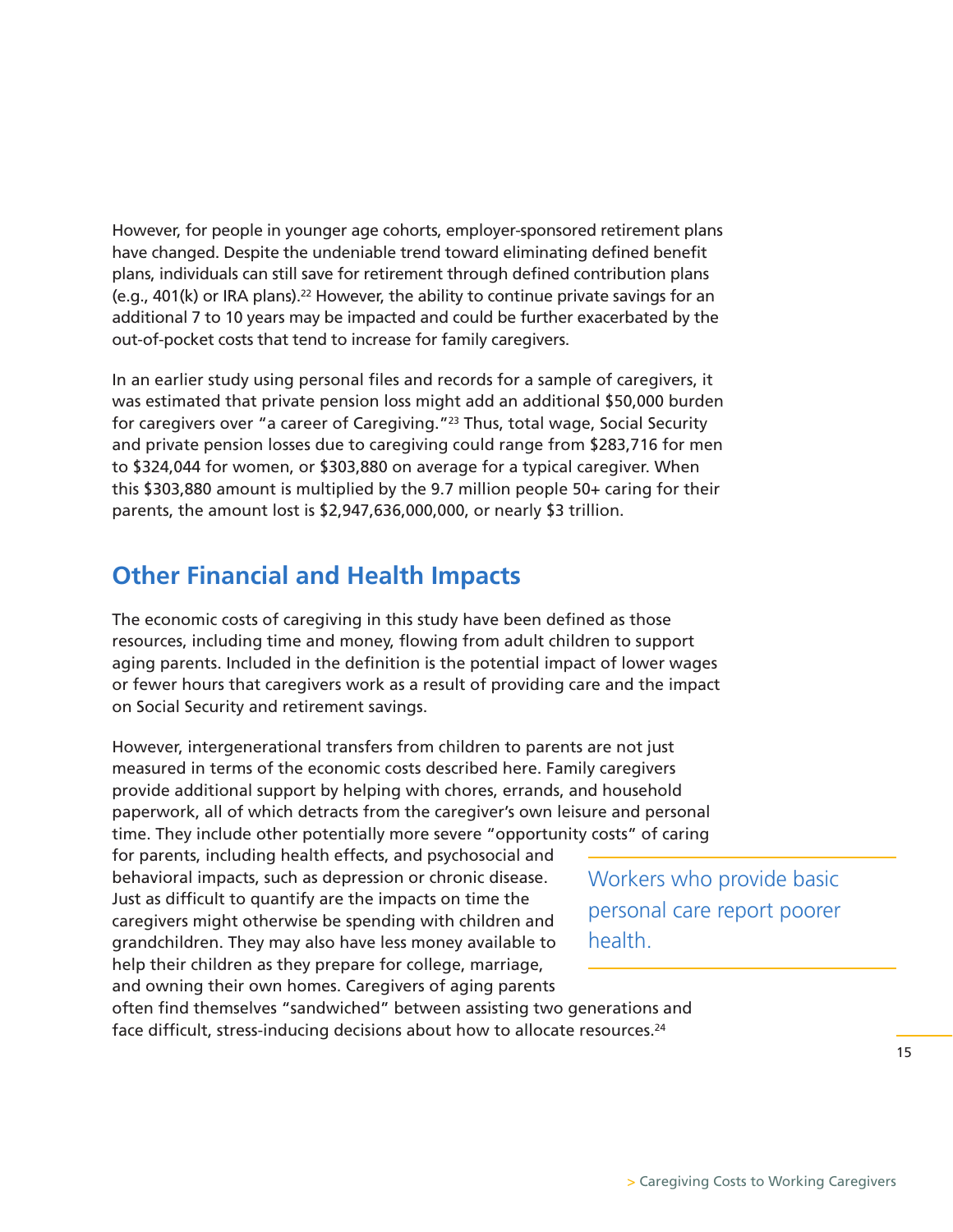The recent national caregiver survey by NAC/AARP25 indicates that self-reported health of adult caregivers age 18 and older declines the longer they provide care. Thirty-one percent of adult caregivers report stress, anxiety, or depression; 70% report making work accommodations due to caregiving; and 53% say that they lose time with friends and family.

In the HRS study sample, regardless of gender, workers who provide basic personal care reported that their health was only fair or poor (14% to 17%). This compares to 11% to 14% of workers who did not provide any basic personal care as shown in Figure 7.



#### **Figure 7: Percent of Workers in Fair or Poor Health, by Caregiving Status and Gender**

However, when considering self-reported health status by gender, age, and caregiver status, regardless of age, women who provide basic care to a parent are more likely to report excellent/very good health compared to their male counterparts. Likewise, men are more likely to report fair/poor health at all ages, which may partially explain why men are less likely to provide basic care and may in fact compensate by providing financial help (see Figure 8). For all ages, regardless of health status, men are more likely to provide financial help.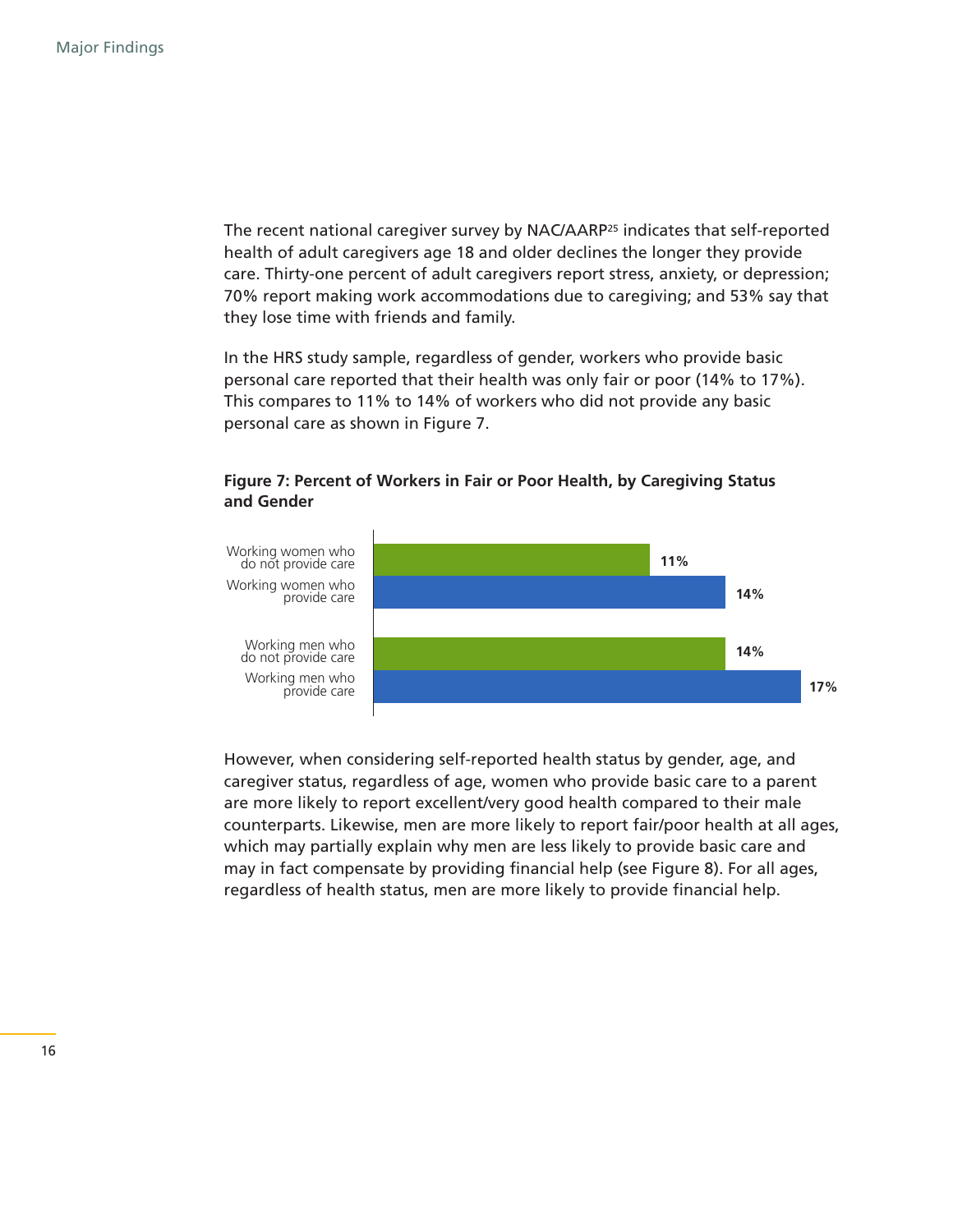

#### **Figure 8: Percent of Survey Respondents in Fair or Poor Health, by Gender and Age**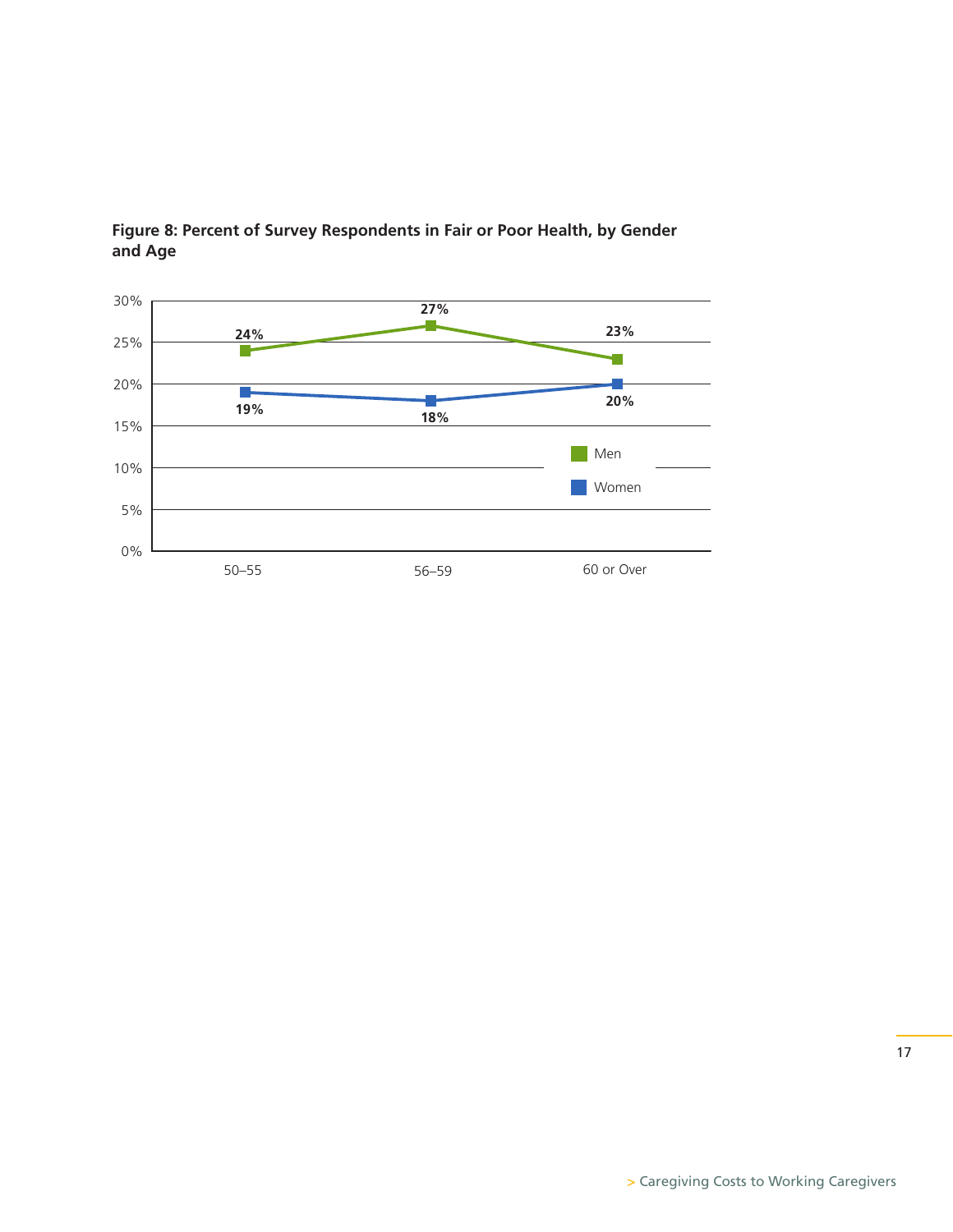## **Implications**

### **Implications for Caregivers**

The findings of this new study would imply that both male and female family caregivers need to be more aware of the long-term financial implications of leaving work or dropping back to part-time in order to care for older relatives. When they are considering such drastic work accommodations, caregivers are certain to realize what the immediate loss of income will mean. But the findings of this study show that they also need to be thinking about the potential average \$304,000 loss to their retirement funds (i.e., wages, Social Security benefits, and private pensions). Since the impact is greater for women (approximately \$40,000 more), women in particular should think through the impact of quitting their jobs, dropping back to part-time, or taking a lower-paying job because of the flexibility for caregiving it may offer.

Family caregivers should also think about their own health and be careful to maintain their health even while focused on the needs of their loved ones. It is easy to forget regular check-ups, mammograms, Pap tests, prostate exams, flu shots, and other preventative services when you are taking care of someone else.

### **Implications for Employers**

This study points out the need for employers to provide workers with the best possible retirement planning information. Now that many employers offer 401(k) plans or other defined contribution plans where the worker decides how much money he or she wants to set aside for retirement, the need for information to help with planning becomes extremely important. Employees in the 50+ age range — often their peak earning years — are also at the greatest risk of being a caregiver for an older relative.

Employers can provide workplace accommodations — such as flex-time or family medical leave (FMLA) — so that caregivers can continue to stay in the workforce while caring for a relative. Employers can encourage workers to use free resources, such as the Eldercare Locator online or by toll-free phone (1-800-677-1116) to find services that can help with caregiving.

Employers also need to consider the health implications for their caregiving workers. Many studies have shown that caregiving can cost productivity and "presenteeism" in the workplace, as well as cost as much as an additional 8% in health care costs for employers.26 Stress is a big factor in caregivers' health. Employers can ensure that all workers have the opportunity to know about and access stress management programs, as well as other preventative health services.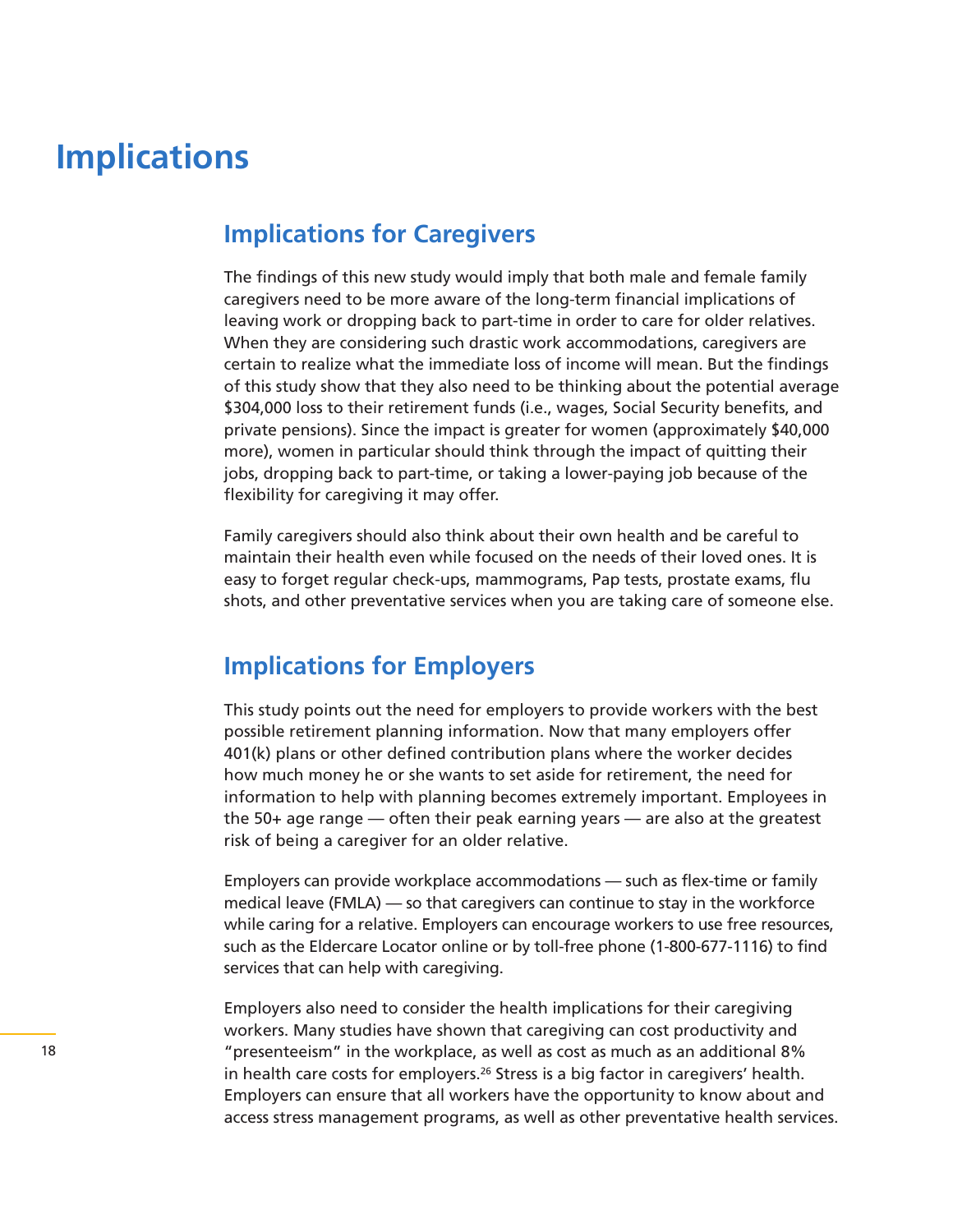### **Implications for Policymakers**

Currently, there are only a few states with paid family and medical leave, but clearly this policy would benefit working caregivers who need to take leave to care for an aging parent. More states are beginning to show interest in paid family leave, especially as it is accrued through workers' compensation funds.

Family caregiving is one of the only options available to the majority of older adults who lack insurance for long-term care services. The new Affordable Care Act<sup>27</sup> includes a voluntary long-term care insurance program – Community Living Assistance Services and Supports (CLASS) — that is designed to provide some coverage for long-term care needs. Benefits begin once the individual participant requires help with more than two personal care tasks — a minimum of \$50 per day has been established by the law. This daily cash benefit can be paid to the family caregiver who provides these services. The benefit is designed to be a small help to families. The national publicity around the CLASS Act, when launched, will likely increase general public awareness of the need to plan for one's own long-term care as well.

Future long-term care policy will benefit from taking into account the role of family caregivers, especially the characteristics of the very large cohort of Baby Boomers who are likely to enter their own old age still caring for their parents. If these caregivers understand the financial implications of caregiving as described in this study, they may be better able to plan for their own retirement as well as fulfilling their caregiving role.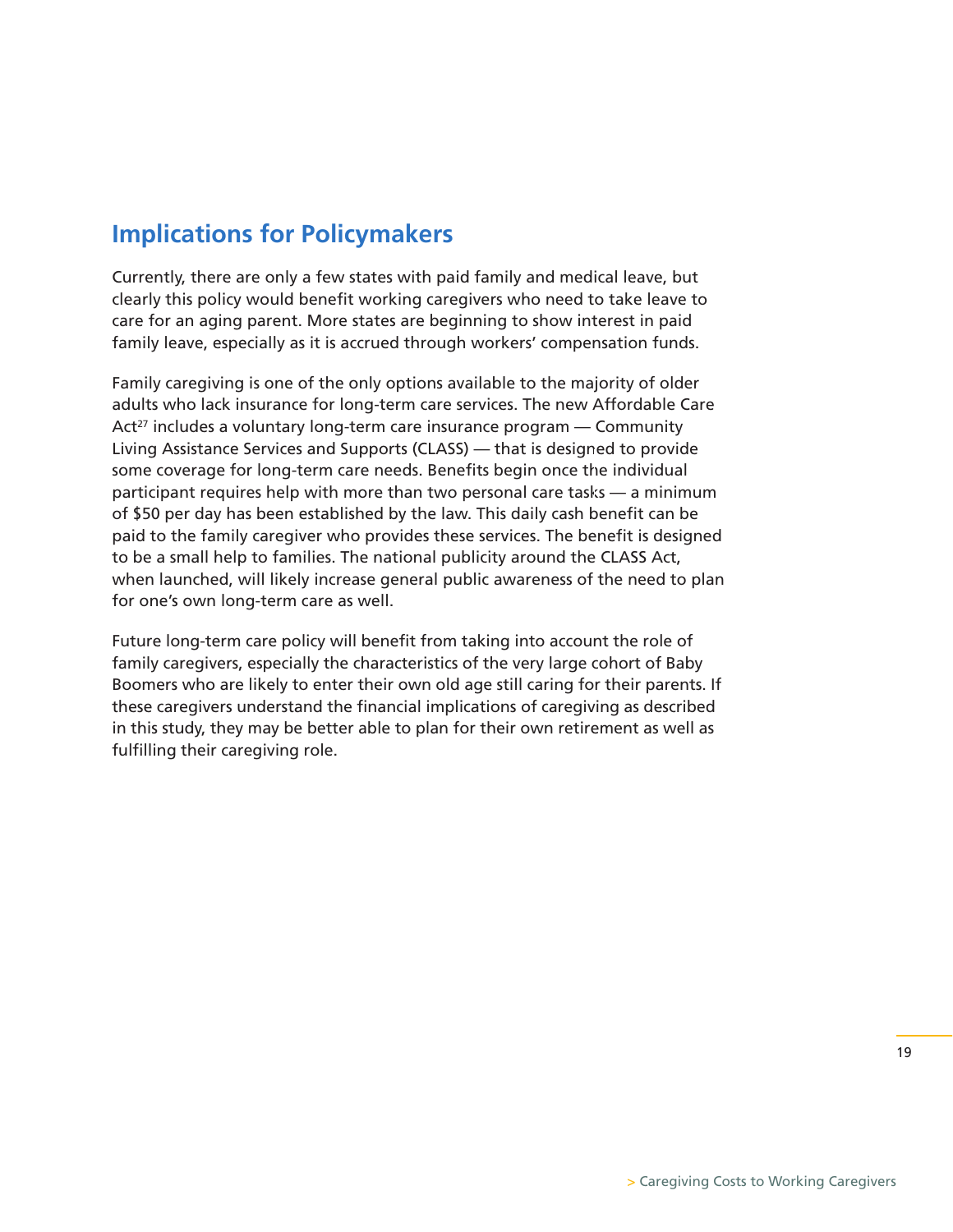## **Methodology**

This study uses data from the Health and Retirement Study (HRS) conducted biannually by the University of Michigan with funding from the National Institute on Aging. First fielded in 1992, the HRS surveys a nationally representative sample of adults over the age of 50 and provides extensive information on this population, including data on income, work and health status, and whether respondents provide basic, personal care, and/or financial assistance to their parents. After cases with missing data were eliminated from the 2008 panel, the sample was restricted to 1,112 men and women who had a parent living.

The variables chosen reflect demographic characteristics of the respondents including, gender, age, race/ethnicity, and education; self-reported health status; work status; whether mother or father required assistance or could not be left alone and type of care (e.g., basic care or financial assistance).

The data were analyzed by assistance to parents, by working status and by gender, for all caregivers.

Two questions were consistently used in the literature about the hours of care and financial assistance provided to parents. "Basic care" in the HRS is defined as the provision of personal activities like dressing, feeding, and bathing, or what are more commonly referred to as Activities of Daily Living (ADLs) or personal care. The HRS specifically asks if the respondent has provided 100 hours or more basic care in the last two years. "Financial assistance" indicates that at least \$500 of support was provided to a parent within the past two years.

At each wave of interviews, HRS respondents were asked if they were currently working for pay and if so, the number of hours per week. Since this was a crosssectional study using just one wave of the HRS, the respondents' reported wages and hours worked were combined, along with assumptions from other studies with respect to reduced hours worked or probability of exiting the workforce as a result of providing parental care, to estimate the economic costs of parental caregiving. Median values were used because averages, or mean data, can be skewed by outliers.

Because this study only includes estimates of informal caregiving by adult children 50+ and only for aging parents, the estimates are very conservative in terms of national estimates reporting the impact of caregiving on work.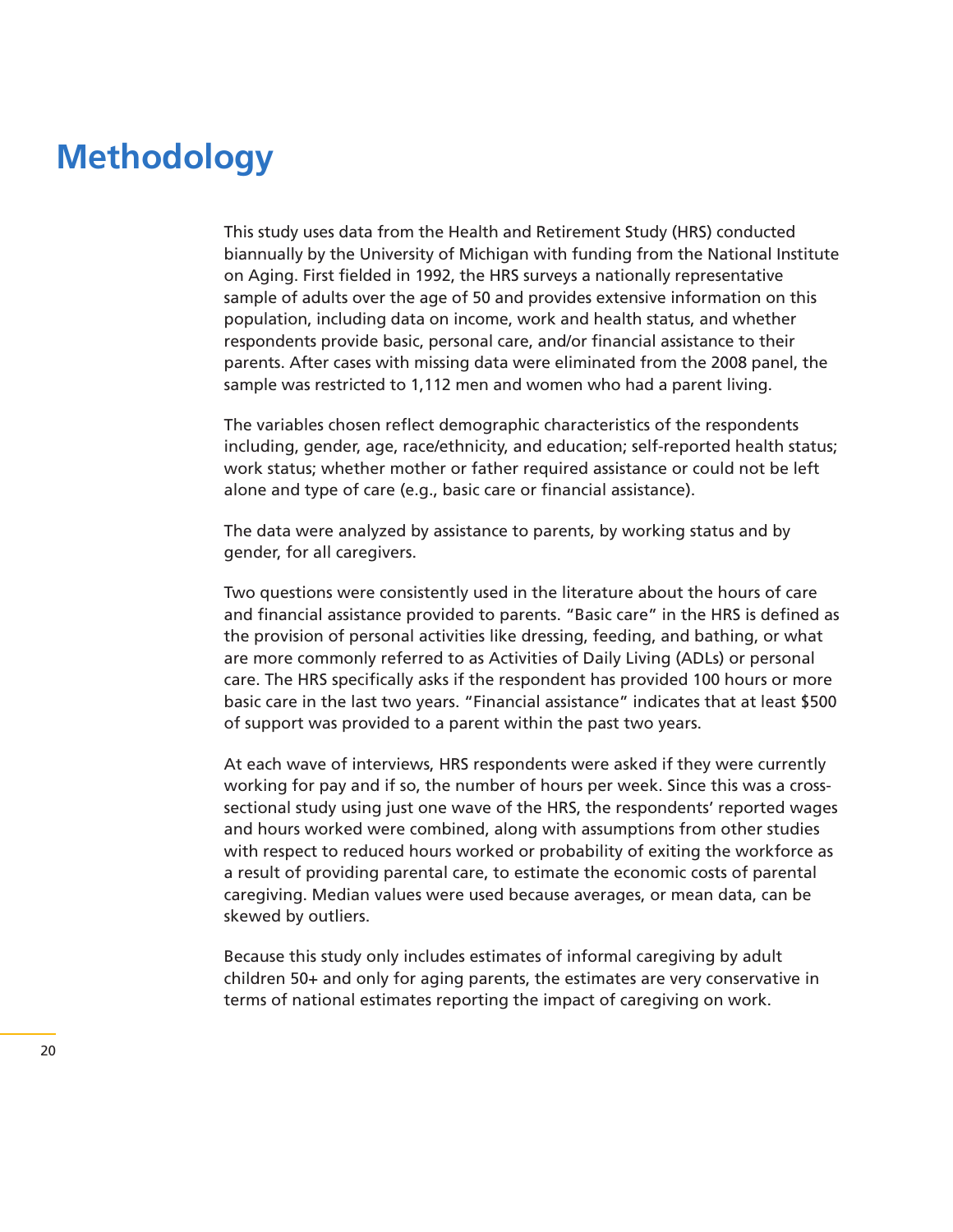# **Appendix**

## **Respondent Demographics**

| Age                                        | All Ages (50+) | $50 - 55$ | $56 - 59$ | $60+$     |
|--------------------------------------------|----------------|-----------|-----------|-----------|
|                                            | $N = 1, 112$   | $N = 327$ | $N = 310$ | $N = 475$ |
| <b>Gender</b>                              |                |           |           |           |
| Male                                       | 34%            | 29%       | 37%       | 35%       |
| Female                                     | 66%            | 71%       | 63%       | 65%       |
| <b>Race</b>                                |                |           |           |           |
| White                                      | 77%            | 69%       | 78%       | 82%       |
| <b>Black</b>                               | 17%            | 20%       | 14%       | 15%       |
| Other                                      | 6%             | 10%       | 8%        | 3%        |
| <b>Education</b>                           |                |           |           |           |
| Less than high school,<br>GED, high school | 42%            | 41%       | 34%       | 48%       |
| Some college                               | 31%            | 32%       | 34%       | 28%       |
| College or higher                          | 27%            | 27%       | 33%       | 24%       |
| <b>Health</b>                              |                |           |           |           |
| Excellent/Very good                        | 48%            | 45%       | 50%       | 50%       |
| Good                                       | 31%            | 35%       | 28%       | 30%       |
| Fair/Poor                                  | 21%            | 20%       | 22%       | 21%       |
| <b>Work</b>                                |                |           |           |           |
| Work                                       | 57%            | 73%       | 68%       | 39%       |
| Do not work                                | 43%            | 27%       | 32%       | 61%       |
| <b>Help</b>                                |                |           |           |           |
| Basic personal care                        | 24%            | 23%       | 23%       | 26%       |
| Financial support                          | 25%            | 24%       | 26%       | 24%       |

Source: Heath and Retirement Survey, 2008 wave.

21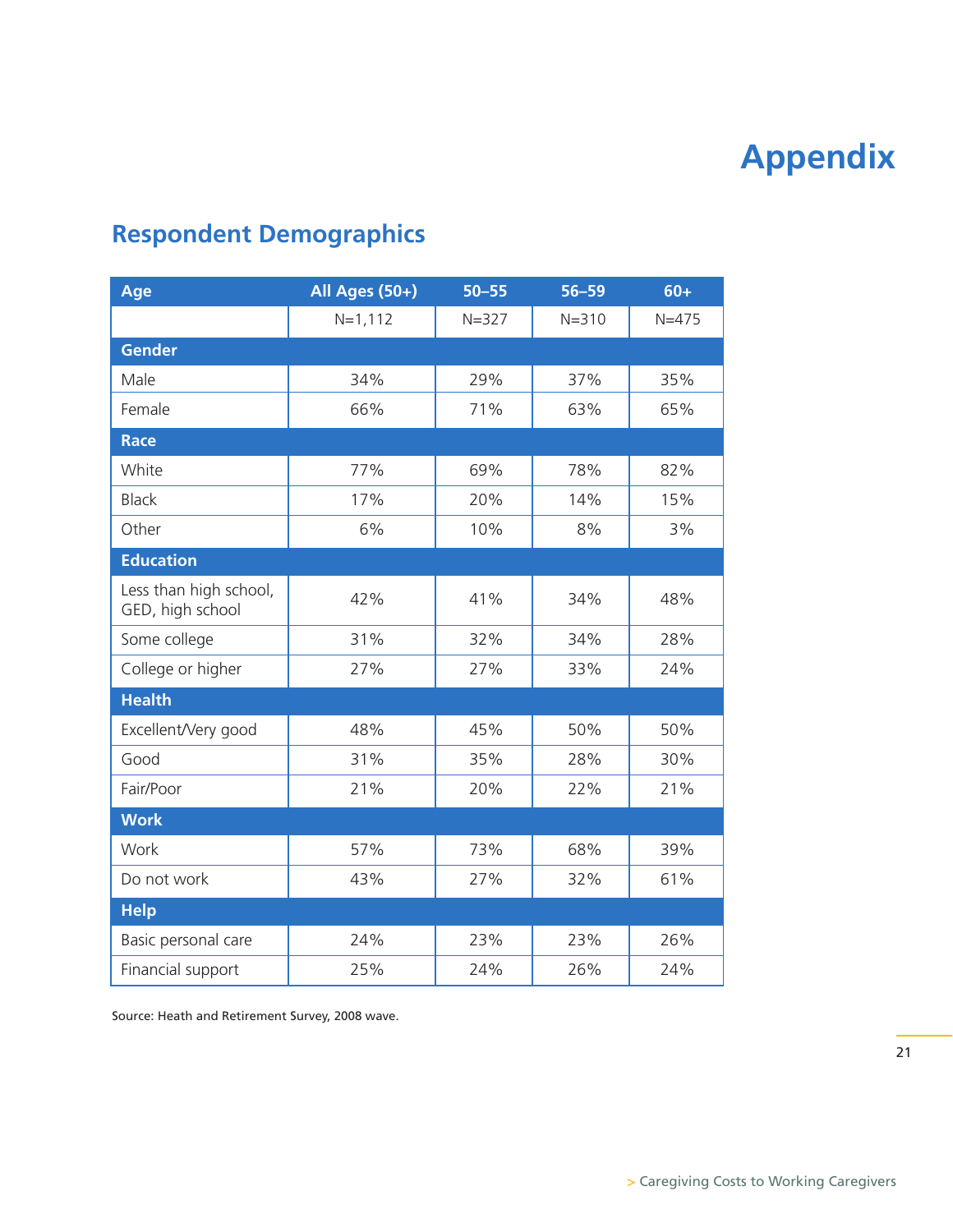## **Endnotes**

- 1 Johnson RW, Kaminski J. Older Adults' Labor Force Participation Since 1993: A Decade and a Half of Growth. Urban Institute: Fact Sheet on Retirement Policy, http://www.urban.org/uploadedpdf/412011\_older\_adults\_labor\_force.pdf, accessed January 23, 2011.
- 2 MetLife Mature Market Institute, National Alliance for Caregiving, and The Center for Productive Aging at Towson University. (2003, June). *The MetLife Study of Sons at Work: Balancing Employment and Eldercare.*
- 3 MetLife Mature Market Institute, National Alliance for Caregiving, and The National Center on Women and Aging. (1999, November). *The MetLife Juggling Act Study: Balancing Caregiving with Work and the Costs Involved.*
- 4 The figure, 9.7 million parental caregivers, is derived by multiplying the percentage of HRS survey respondents who provided basic and/or financial help to a parent, by the 2008 Census population estimates for their respective age groups and the estimated proportion of adults having a living parent.
- 5 Johnson RW, Lo Sasso AT (2000). Parental Care at Midlife: Balancing Work and Family Responsibilities Near Retirement. Urban Institute. The Retirement Project, 9, 1-8. The survey questions in the 1994 and 2008 waves of the HRS are not exactly identical. However, the general trends towards increased parental caregiving appear to be valid. For a detailed explanation of the changes in the HRS surveys see: Amirkhanyan AA, Wolf DA. Parent Care and the Stress Process: Findings From Panel Data. *Journal of Gerontology.* 2006;61B(5):s248-s255.
- 6 Johnson RW, Schaner SG. Many Older Americans Engage in Caregiving Activities. The Urban Institute, The Retirement Project: Prospectives on Productive Aging. 2005;3. http://www.urban.org/publications/311203.html, accessed January 23, 2011.
- 7 MetLife Mature Market Institute, National Alliance for Caregiving, and The Center for Productive Aging at Towson University. (2003, June). *The MetLife Study of Sons at Work: Balancing Employment and Eldercare.*
- 8 Evercare and National Alliance for Caregiving. Family Caregivers What They Spend, What They Sacrifice. Minnetonka, MN: Evercare & Bethesda, MD: NAC, 2007.
- 9 The relatively low wage rates used in this analysis, particularly for men, may be in part explained by the small sample size within the HRS. For example, of the 374 men in our sample, 59% (n=219) are working, but among those working only 14% (n=30) are providing basic care to a parent. However, complete data for these men on wages and hours of work are only available for 18 of the 30 men. In addition, we chose to use the median wage rather than the mean wage in our analysis because of the small sample size and the bias introduced by a handful of high wage earners.
- 10 The average hours worked per week reported in Figure 5 are quite reasonable when compared to hours worked by all workers in private industry in 2008 (33.6 hours per week); Accessed February 20, 2011 at http://www.bls.gov/schedule/archives/empsit\_nr.htm.
- 11 MetLife Mature Market Institute, National Alliance for Caregiving, and The National Center on Women and Aging. (1999, November). *The MetLife Juggling Act Study: Balancing Caregiving with Work and the Costs Involved.*
- 12 Johnson RW, Lo Sasso AT, The Impact of Elder Care on Women's Labor Supply at Midlife. *Inquiry* 2006;43(3):195–210.
- 13 Houser A, Gibson MJ, Valuing the Invaluable: The Economic Value of Family Caregiving, 2008 Update. AARP Public Policy Institute, Insight on the Issues, 13. Washington DC: AARP November 2008.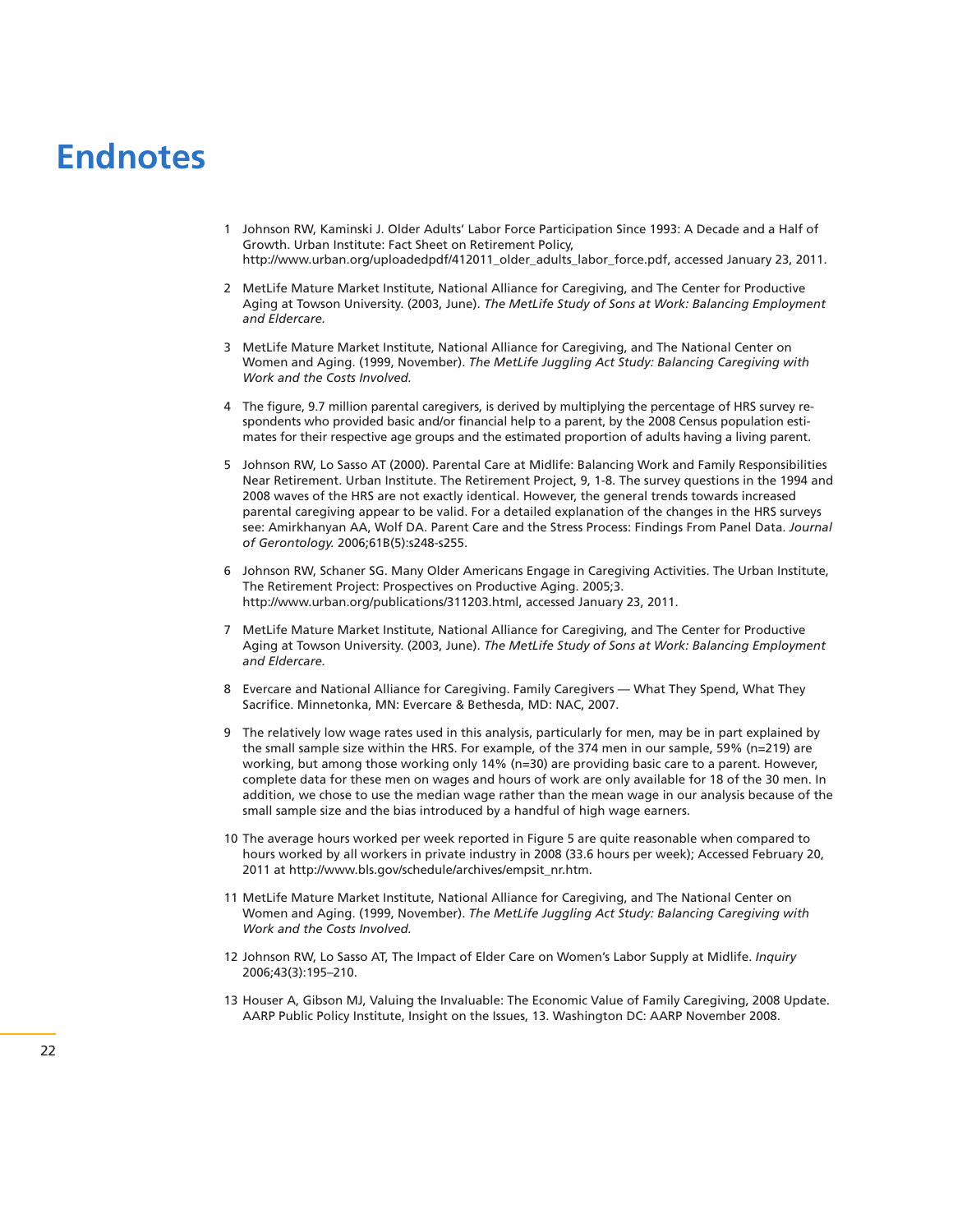- 14 Evercare and National Alliance for Caregiving. Family Caregivers What They Spend, What They Sacrifice. Minnetonka, MN: Evercare & Bethesda, MD: NAC, 2007.
- 15 Lilly MB, Laporte A, Coyte PC. Labor Market Work and Home Care's Unpaid Caregivers: A Systematic Review of Labor Force Participation Rates, Predictors of Labor Market Withdrawal, and Hours of Work. *The Milbank Quarterly.* 2007;85(4):641-690.
- 16 MetLife Mature Market Institute, National Alliance for Caregiving, and The National Center on Women and Aging. (1999, November). *The MetLife Juggling Act Study: Balancing Caregiving with Work and the Costs Involved.*
- 17 MetLife Mature Market Institute, National Alliance for Caregiving, and The National Center on Women and Aging. (1999, November). *The MetLife Juggling Act Study: Balancing Caregiving with Work and the Costs Involved.*
- 18 Johnson RW, Lo Sasso AT, The Impact of Elder Care on Women's Labor Supply at Midlife. *Inquiry* 2006;43(3):195–210.
- 19 Pavalko EK, Henderson KA. Combining Care Work and Paid Work: Do Workplace Policies Make a Difference? *Research on Aging.* 2006; 28:359-74.
- 20 We used the median wage for women who work and provide care (\$16.79 per hour). Given the small, effective sample size for men who provide care, we use the median wage for all men who work (\$20 per hour).
- 21 Employee Benefit Research Institute, Retirement Confidence Survey–2008. Accessed February 20, 2011 at http://www.ebri.org/surveys/rcs/2008/.
- 22 Hounsell C, Rappaport A, Lewis J. Unique Challenges Faced by Women in Preparing for and Managing Their Retirement Years. *A Report Prepared by WISER,* March 15, 2006.
- 23 MetLife Mature Market Institute, National Alliance for Caregiving, and The National Center on Women and Aging. (1999, November). *The MetLife Juggling Act Study: Balancing Caregiving with Work and the Costs Involved.*
- 24 Fingerman KL, Pitzer LM, Chan W, Birditt K, Franks MM, Zarit S. Who Gets What and Why? Help Middle-Aged Adults Provide to Parents and Grown Children. *Journal of Gerontology: Social Sciences,* 2011, 66B(1), 87-98.
- 25 National Alliance for Caregiving and AARP. Caregiving in the U.S. Bethesda, MD: NAC & Washington, DC: AARP, 2009.
- 26 MetLife Mature Market Institute (2010, February). *The MetLife Study of Working Caregivers and Employer Health Care Costs.*
- 27 Patient Protection and Affordable Care Act, Pub. L. no. 111-148, 124 Stat. 119 (2010).